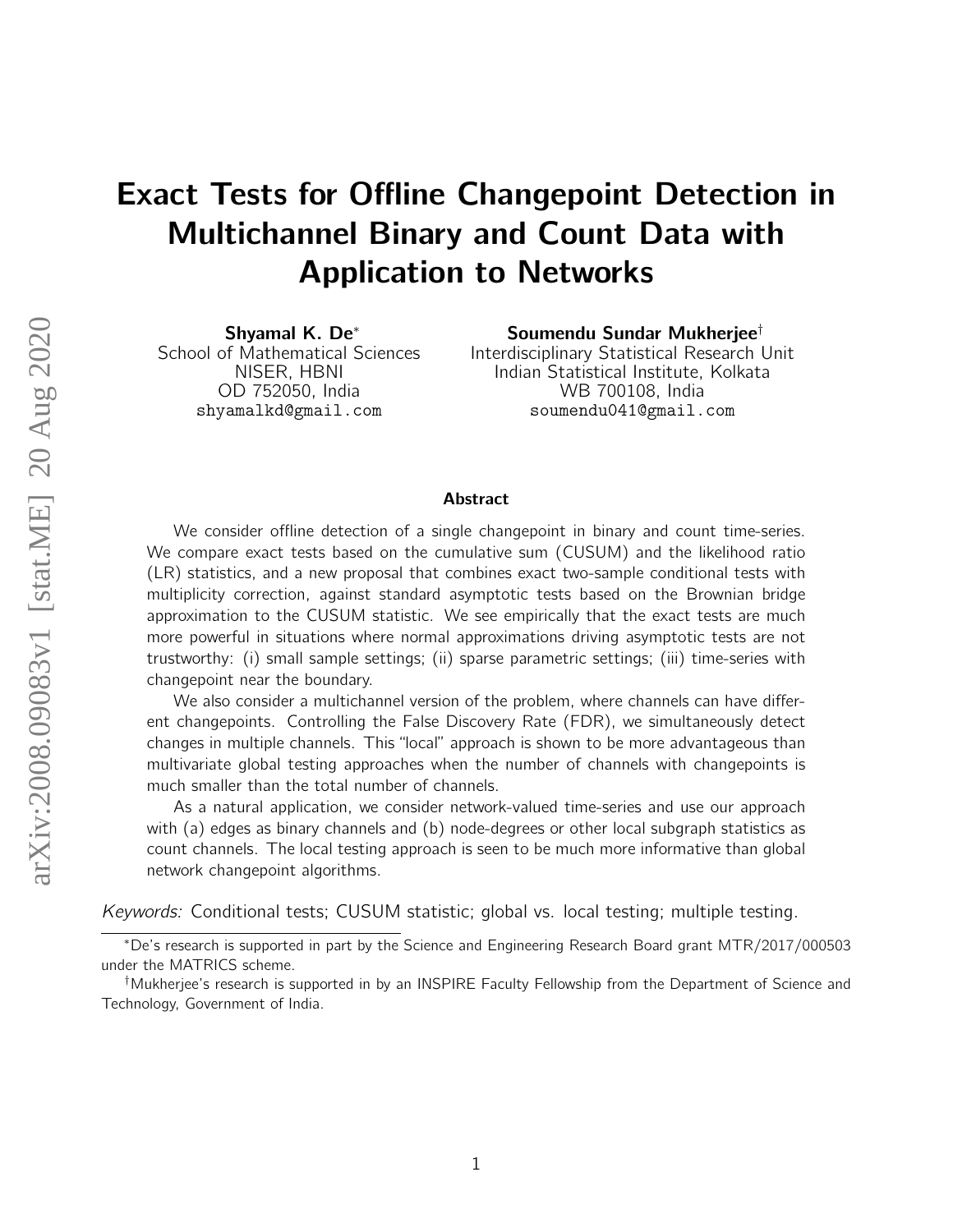# 1 Introduction

Changepoint analysis is an important problem in statistics with roots in statistical quality control [\(Page,](#page-19-0) [1954,](#page-19-0) [1957;](#page-19-1) [Girshick and Rubin,](#page-18-0) [1952\)](#page-18-0). The goal of changepoint analysis is to decide if there are distributional changes in a given time-series (the detection part), and estimate the change if any (the estimation part). There is a huge body of literature on the univariate changepoint problem. An excellent treatment can be found in the book [Brodsky and Darkhovsky](#page-18-1) [\(2013\)](#page-18-1).

Some notable works on the multivariate version of the problem are [Zhang et al.](#page-19-2) [\(2010\)](#page-19-2); [Siegmund et al.](#page-19-3) [\(2011\)](#page-19-3); [Srivastava and Worsley](#page-19-4) [\(1986\)](#page-19-4); [James et al.](#page-18-2) [\(1992\)](#page-18-2) in parametric settings, and [Harchaoui et al.](#page-18-3) [\(2009\)](#page-18-3); [Lung-Yut-Fong et al.](#page-18-4) [\(2011\)](#page-18-4); [Chen and Zhang](#page-18-5) [\(2015\)](#page-18-5) in non-parametric settings.

We should mention that there are two types of changepoint problems: (a) offline, where the whole time-series is available to the statistician; (b) online, where data is still arriving at the time of analysis. We will be concerned with the offline problem in this article.

Although a lot of work has been done on changepoint detection for continuous time-series data, results for discrete data are lacking, especially in "small sample" settings where the length of the time-series is relatively small. In this article, our main goal is to develop methods for offline changepoint detection for binary and count data that have good performance in small sample settings.

We adapt well-known conditional two-sample tests for binary and count data to the changepoint setup using a multiple testing approach. We also consider exact tests based on natural statistics such as the CUSUM statistic and the LR statistic. We conduct a comprehensive small-sample power analysis of these tests and compare them against the large sample CUSUM test based on a Brownian bridge approximation [\(Brodsky and Darkhovsky,](#page-18-1) [2013\)](#page-18-1). We find that, in small sample scenarios, and in cases where the true changepoint lies near the boundary, the exact tests are significantly more powerful than large sample tests.

Although these methods are developed for single changepoint problems, they seem to work well when multiple changepoints are present, especially if there is one strong change. We report some empirical findings in this direction in the appendix.

2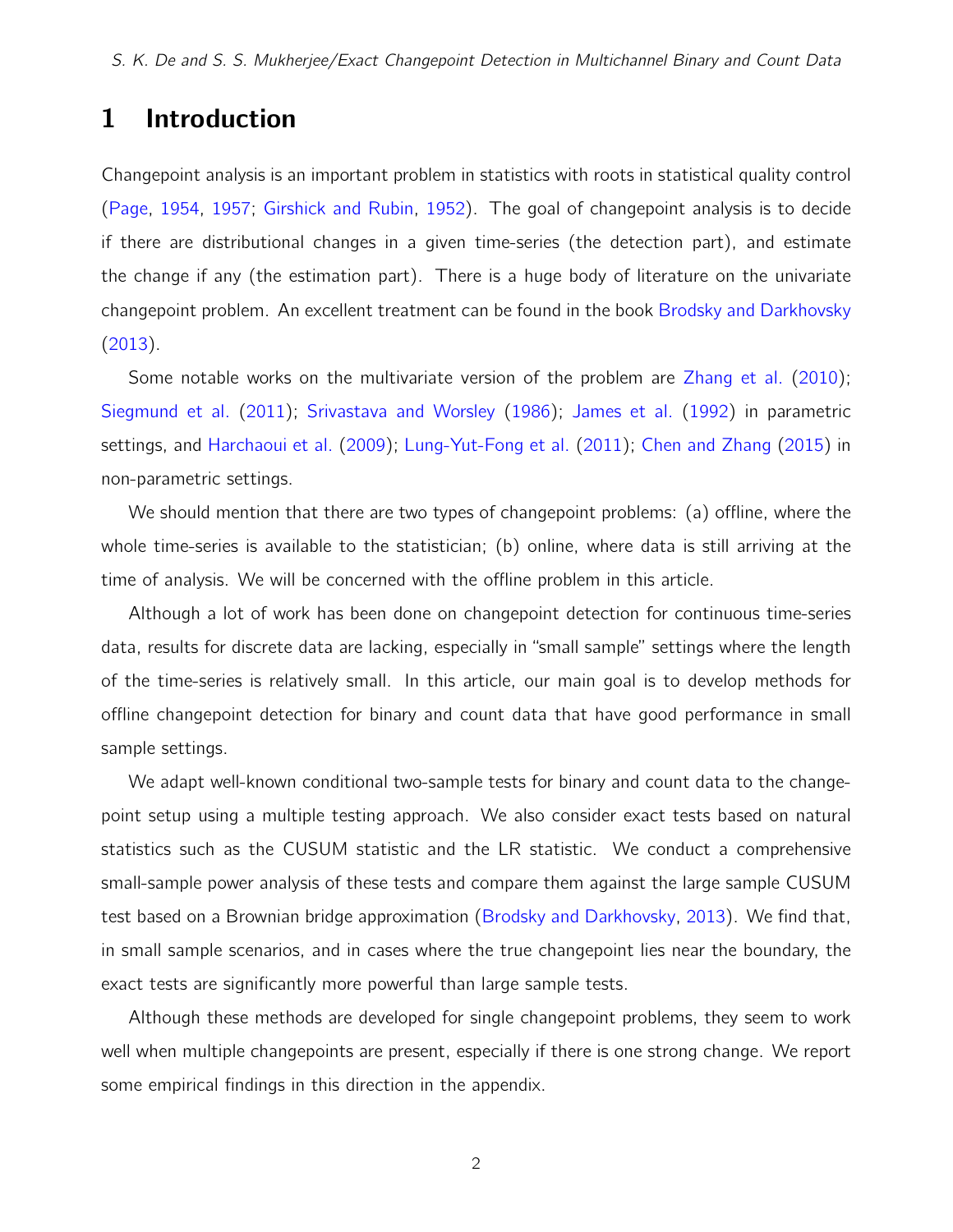We then consider multichannel binary or count time-series. Using a False Discovery Rate (FDR) controlling mechanism, we simultaneously test for changepoints in all the channels. This "local" approach vastly outperforms the "global" approach of using some statistic of all channels together (e.g., a vector CUSUM statistic), when the number of channels with changepoints is much smaller than the total number of channels.

As an application of this approach, we consider local vs. global testing in network-valued time-series. Although there has been a recent surge of interest in network changepoints [\(Peel](#page-19-5) [and Clauset,](#page-19-5) [2015;](#page-19-5) [Roy et al.,](#page-19-6) [2017;](#page-19-6) [Mukherjee,](#page-18-6) [2018;](#page-18-6) [Wang et al.,](#page-19-7) [2018;](#page-19-7) [Padilla et al.,](#page-19-8) [2019;](#page-19-8) [Zhao et al.,](#page-19-9) [2019;](#page-19-9) [Bhattacharjee et al.,](#page-17-0) [2020;](#page-17-0) [Bhattacharyya et al.,](#page-17-1) [2020\)](#page-17-1), we note that the existing works are focused on large sample asymptotics and use global statistics for detection or estimation. If we use edges (resp. node degrees or some other local subgraph statistics such as local triangle counts) as separate channels, then we have multichannel binary (resp. count) data. We compare the proposed local approach against a standard CUSUM-based global approach in real-world networks. We see that, in addition to picking up strong global changes, the local approach can identify relatively weak and rare changes.

The rest of the paper is organised as follows. In Section [2,](#page-3-0) we describe the problem set-up precisely and detail our methodology. In Section [3,](#page-7-0) we discuss our multiple testing based local approach for multichannel changepoint detection. In Section [4,](#page-8-0) we report our simulations: In Section [4.1,](#page-8-1) we perform a comprehensive power analysis of the various proposed methods against existing approaches. In Section [4.2,](#page-11-0) we compare the local testing approach vs. multivariate CUSUM-based global testing approaches in multichannel problems. More detailed results are provided in the appendix. Then, in Section [5,](#page-12-0) we apply our methodology on two real-life examples: a time-series of US senate voting pattern networks, and another time-series of phone-call networks. We conclude the paper with a discussion in Section [6.](#page-16-0)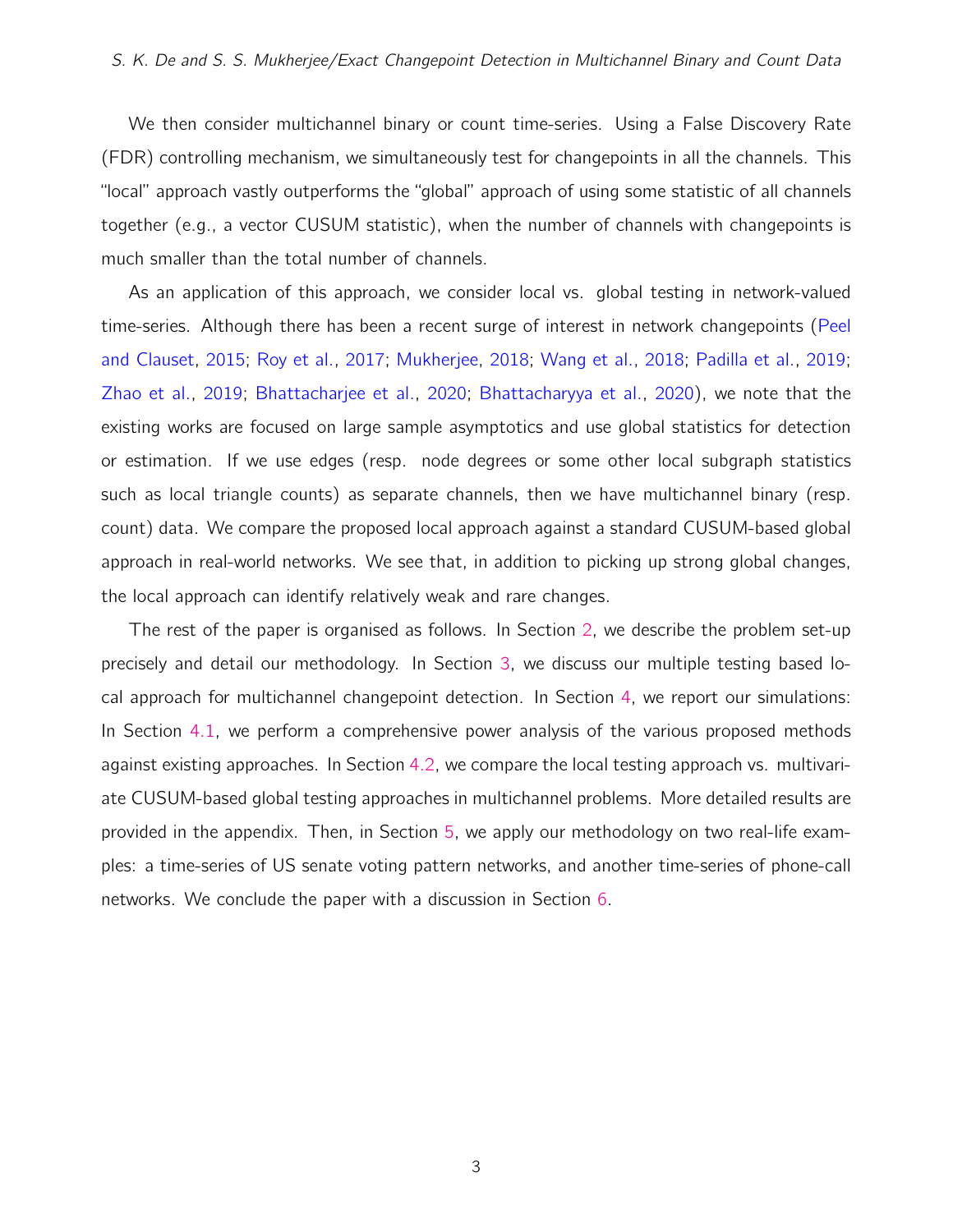# <span id="page-3-0"></span>2 Set-up and methodology

Suppose that we have time-indexed independent variables  $X_1, \ldots, X_T$ , with  $\mathbb{E}(X_i) = \pi_i$ . We want to test if the  $\pi_i$  have changed over time. The single changepoint testing problem is:

$$
H_0: \pi_i = \pi \text{ for all } 1 \le i \le T \text{ (no change)}
$$
  
vs.  

$$
H_1: \exists 1 \le \tau \le T - 1 \text{ such that } \pi_i = \pi_1 \mathbb{I}_{\{i \le \tau\}} + \pi_2 \mathbb{I}_{\{i > \tau\}} \text{ (at least one change).}
$$
 (1)

We are interested in the situation where the  $X_i$ 's are binary or counts. The binary case is obviously modelled by a independent Bernoulli time-series, whereas we model count data using the Poisson distribution. Keeping that in mind, let us now discuss some natural test statistics for the testing problem [\(1\)](#page-3-1). We begin by deriving the likelihood ratio statistic.

#### The Likelihood Ratio (LR) statistic.

**Binary data:** Note that under  $H_1$ , the likelihood of the data is

$$
L(\pi_1, \pi_2, \tau) = \pi_1^{S_{\tau}} (1 - \pi_1)^{\tau - S_{\tau}} \times \pi_2^{S_{\tau} - S_{\tau}} (1 - \pi_2)^{\tau - \tau - (S_{\tau} - S_{\tau})}.
$$

The maximizers of L for a fixed  $\tau$  are  $\hat{\pi}_1 = \frac{S_{\tau}}{\tau}$  $\frac{\varsigma_{\tau}}{\tau}$  and  $\hat{\pi}_2 = \frac{\varsigma_{\tau} - \varsigma_{\tau}}{\tau - \tau}$  $\frac{\tau- S_{\tau}}{\tau-\tau}$ . Thus the profile log-likelihood for  $\tau$  is

<span id="page-3-1"></span>
$$
\ell_{PL}(\tau)=-\tau H(\hat{\pi}_1)-(\tau-\tau)H(\hat{\pi}_2),
$$

where  $H(x) = -x \log x - (1 - x) \log(1 - x)$  is the entropy of a Ber(x) variable. Define

$$
\mathcal{T}_b = \min_{1 \leq t \leq T-1} \left[ t H\left(\frac{S_t}{t}\right) + (T-t) H\left(\frac{S_T - S_t}{T-t}\right) \right].
$$

Then the LR statistic is

$$
\mathcal{T}_{LR}^{(b)} = -2(\ell_0 - \ell_1) = -2(-TH(S_T/T) + T_b). \tag{2}
$$

We would reject  $H_0$  for large values of this statistic.

**Count data:** Recall that we are modeling counts using the Poisson distribution. Under  $H_1$ , the likelihood of the data is

$$
L(\pi_1, \pi_2, \tau) \propto e^{-\tau \pi_1} \pi_1^{S_{\tau}} e^{-(\tau - \tau) \pi_2} \pi_2^{S_{\tau} - S_{\tau}}.
$$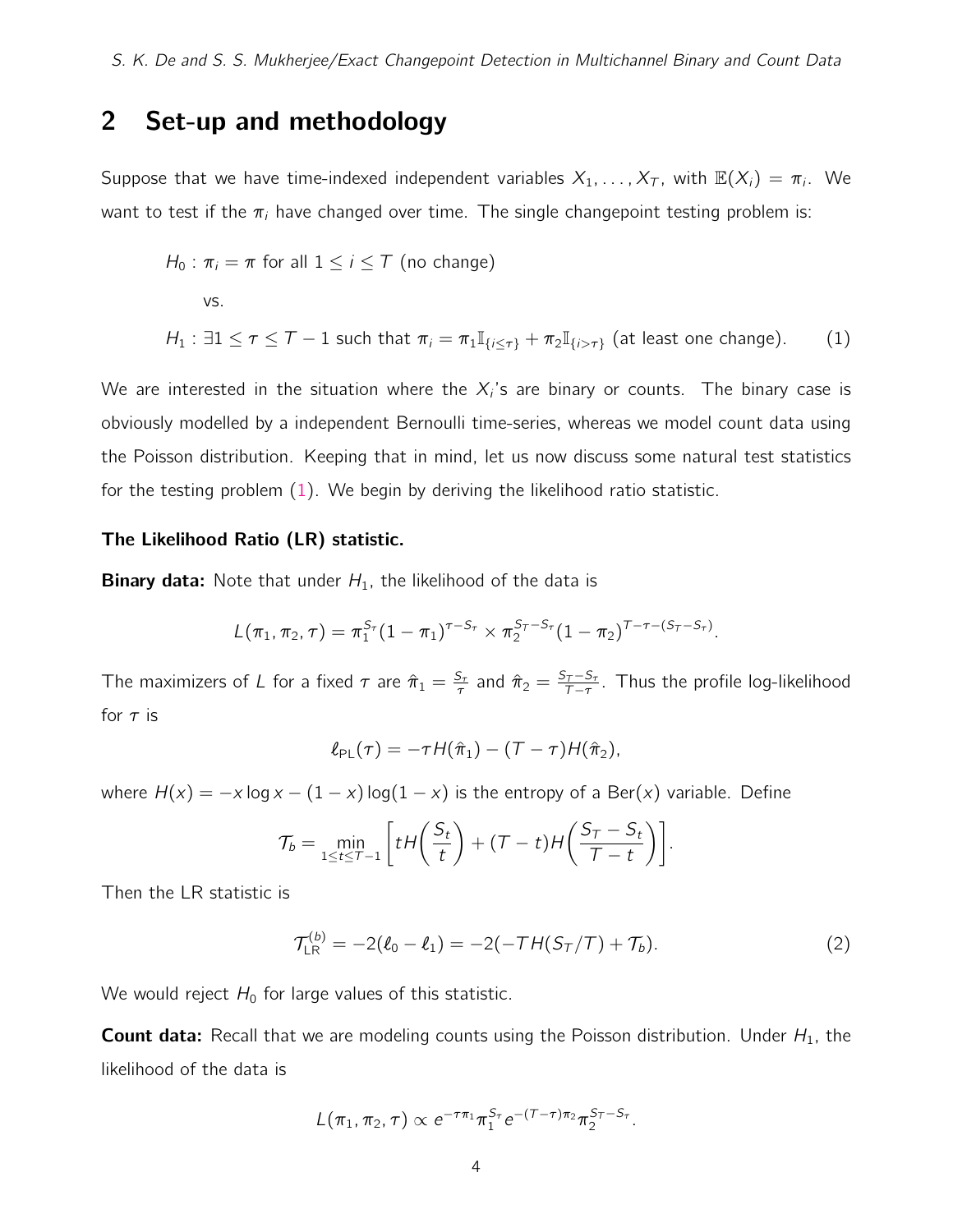The maximizers of L for a fixed  $\tau$  are  $\hat{\pi}_1 = \frac{S_{\tau}}{\tau}$  $\frac{\varsigma_{\tau}}{\tau}$  and  $\hat{\pi}_2 = \frac{S_{\tau} - S_{\tau}}{\tau - \tau}$  $\frac{\tau- S_{\tau}}{\tau-\tau}$ . Therefore the profile loglikelihood for  $\tau$  is

$$
\ell_{\text{PL}}(\tau) = -\tau G(\hat{\pi}_1) - (\mathcal{T} - \tau)G(\hat{\pi}_2),
$$

where  $G(x) = x(1 - \log x)$ . Define

$$
\mathcal{T}_c = \min_{1 \leq t \leq \mathcal{T}-1} \left[ t \mathcal{G} \left( \frac{S_t}{t} \right) + (\mathcal{T} - t) \mathcal{G} \left( \frac{S_{\mathcal{T}} - S_t}{\mathcal{T} - t} \right) \right].
$$

Then the LR statistic is

$$
\mathcal{T}_{LR}^{(c)} = -2(\ell_0 - \ell_1) = -2(-T G(S_T/T) + T_L). \tag{3}
$$

We would reject  $H_0$  for large values of this statistic.

#### CUSUM statistic.

A well-known and often-used statistic in changepoint problems is the so-called CUSUM statistic. For  $0 < a < b < 1$ , suppose  $aT$  and  $bT$  are known upper and lower bounds on the locations of the potential changepoints. For  $0 \le \delta \le 1$ , the CUSUM statistic is defined as

<span id="page-4-0"></span>
$$
\mathcal{T}^{(\delta)}_{\text{CUSUM}} = \max_{\substack{\sigma \tau \le t \le b\tau}} \left[ \frac{t}{\tau} \left( 1 - \frac{t}{\tau} \right) \right]^{\delta} \left| \frac{S_t}{t} - \frac{S_{\tau} - S_t}{\tau - t} \right|.
$$
 (4)

This can be used with both binary and count data.

### 2.1 Asymptotic tests

First, we will consider an asymptotic test based on the CUSUM statistic [\(4\)](#page-4-0). The asymptotic null distribution can be calculated using a Brownian bridge approximation. For details see, e.g., [Brodsky and Darkhovsky](#page-18-1) [\(2013\)](#page-18-1).

**Proposition 1.** Let  $B^0(t)$  denote a standard Brownian bridge. Under H<sub>0</sub>,  $\pi_i = \pi$  for all i, and

$$
\frac{\sqrt{T} \mathcal{T}_{\text{CUSUM}}^{(\delta)}}{\sqrt{\pi (1-\pi)}} \xrightarrow[\tau \to \infty]{\mathcal{L}} M_{ab}^{(\delta)},
$$

where  $M_{ab}^{(\delta)} = \max_{a \leq t \leq b} \frac{|B^0(t)|}{(t(1-t))^{1-\delta}}$ .

<span id="page-4-1"></span>**Corollary 1.** Let  $\widehat{\pi} = \frac{1}{l}$  $\frac{1}{T} \sum_{s=1}^{T} X_s \xrightarrow[n_0, T \to \infty]{a.s.} \pi$ . Then, under  $H_0$ ,

$$
\frac{\sqrt{T} \mathcal{T}_{\text{CUSUM}}^{(\delta)}}{\sqrt{\hat{\pi}(1-\hat{\pi})}} \xrightarrow[\tau \to \infty]{\mathcal{L}} M_{ab}^{(\delta)}.
$$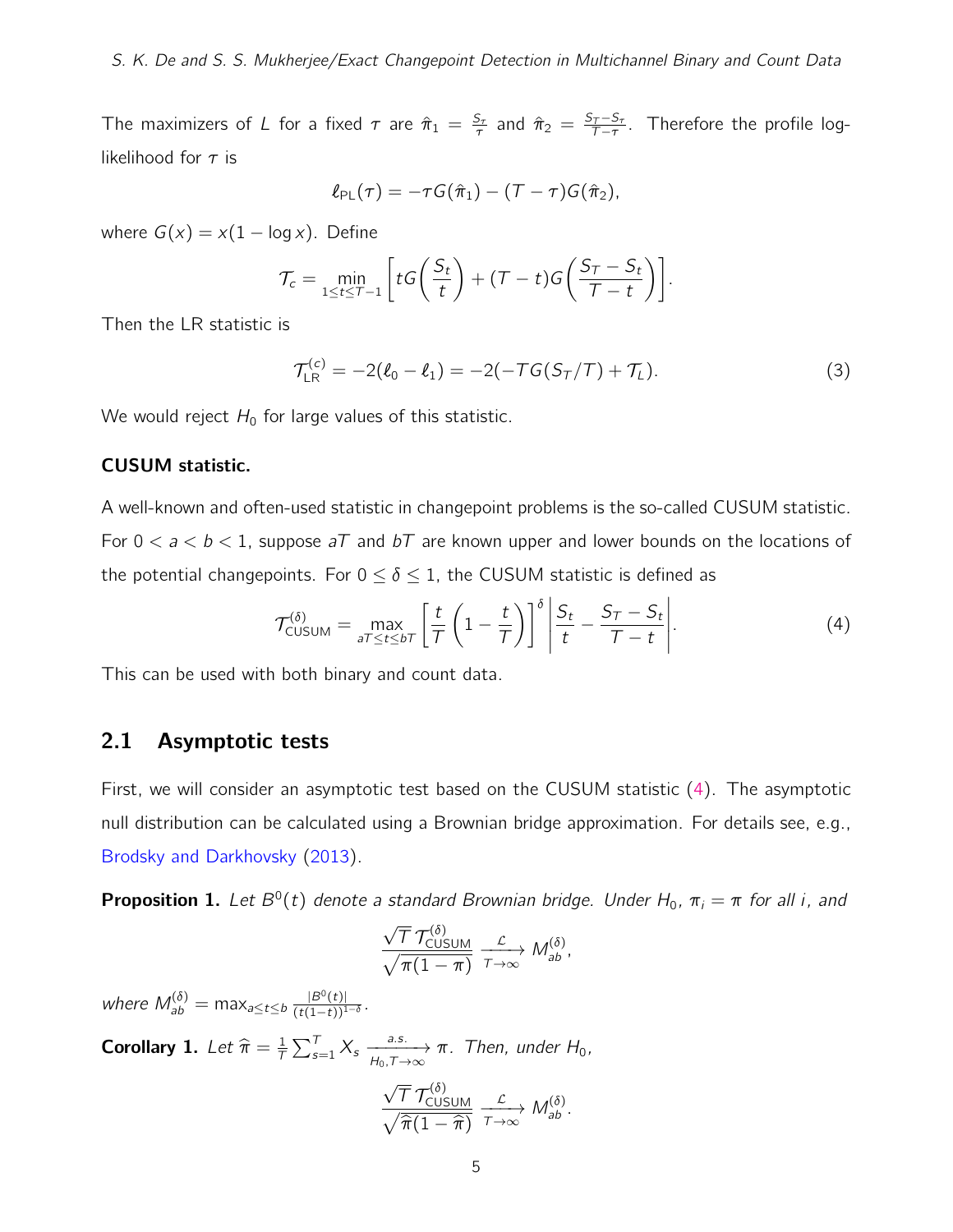Using this result we can perform an asymptotic test for  $H_0$  in the "large sample" regime where T is large. This test would be good when  $\pi$  is not too small (so that the underlying normal approximations to the partial sums  $\sum_{s=1}^t X_s$  go through). It is well-known that in this asymptotic framework the choice  $\delta = 1/2$  is the best for estimation (See, e.g., [Brodsky and](#page-18-1) [Darkhovsky](#page-18-1) [\(2013\)](#page-18-1), Chapter 3), while  $\delta = 1$  is the best for minimizing type-1 error,  $\delta = 0$  for minimizing type-2 error. However, in the small sample situations explored in this paper we do not see such a clear-cut distinction (see Section [4\)](#page-8-0).

### <span id="page-5-1"></span>2.2 Conditional tests

Our exact tests are based on the following simple lemma.

<span id="page-5-0"></span>**Lemma 1.** Suppose  $X_1, \ldots, X_T$  are independent  $Bin(n_i, \pi)$  (or Poisson $(\pi)$ ). Let  $S_i = \sum_{j=1}^i X_i$ . Then the joint distribution of  $(S_1, \ldots, S_{T-1})$  given  $S_T$  does not depend on  $\pi$ .

Proof. Since  $S_T$  is sufficient for  $\pi$ , the distribution of  $(X_1, \ldots, X_T)$  given  $S_T$  does not depend on  $\pi$ . Hence the same holds for  $(S_1, \ldots, S_{T-1})$ .  $\Box$ 

#### Approach 1.

By Lemma [1,](#page-5-0)  $T_{LR}$  |  $S_T$  does not depend on  $\pi$  under  $H_0$ . So we can do an exact conditional test. In fact, we can use the statistics  $\mathcal{T}_b$  (or  $\mathcal{T}_c)$  which is equivalent to  $\mathcal{T}_{\text{\tiny LR}}^{(b)}$  for conditional testing. Similarly, we can do a CUSUM based exact test, since the CUSUM statistic  $\mathcal{T}^{(\delta)}_{\text{CUSUM}}$  is a function of the partial sums  $S_t$ ,  $t < T$ .

#### Approach 2.

Note that we can decompose  $H_1$  as a disjoint union of the following  $(T - 1)$  hypotheses:

$$
H_{1i}:\tau=i, 1\leq i\leq T-1,
$$

and test these separately against  $H_0$ , and, finally, rejecting  $H_0$  if one of these  $T - 1$  hypotheses gets rejected.

**Binary data:** Suppose  $X_i \sim \text{Ber}(\pi_i)$ . Note that if we use  $S_i = \sum_{j=1}^i X_j$  as a test statistic for testing  $H_0$  against  $H_{1i}$ , then, under  $H_0$ ,

$$
S_i \mid S_T \sim \text{Hypergeometric}(i, S_T, T).
$$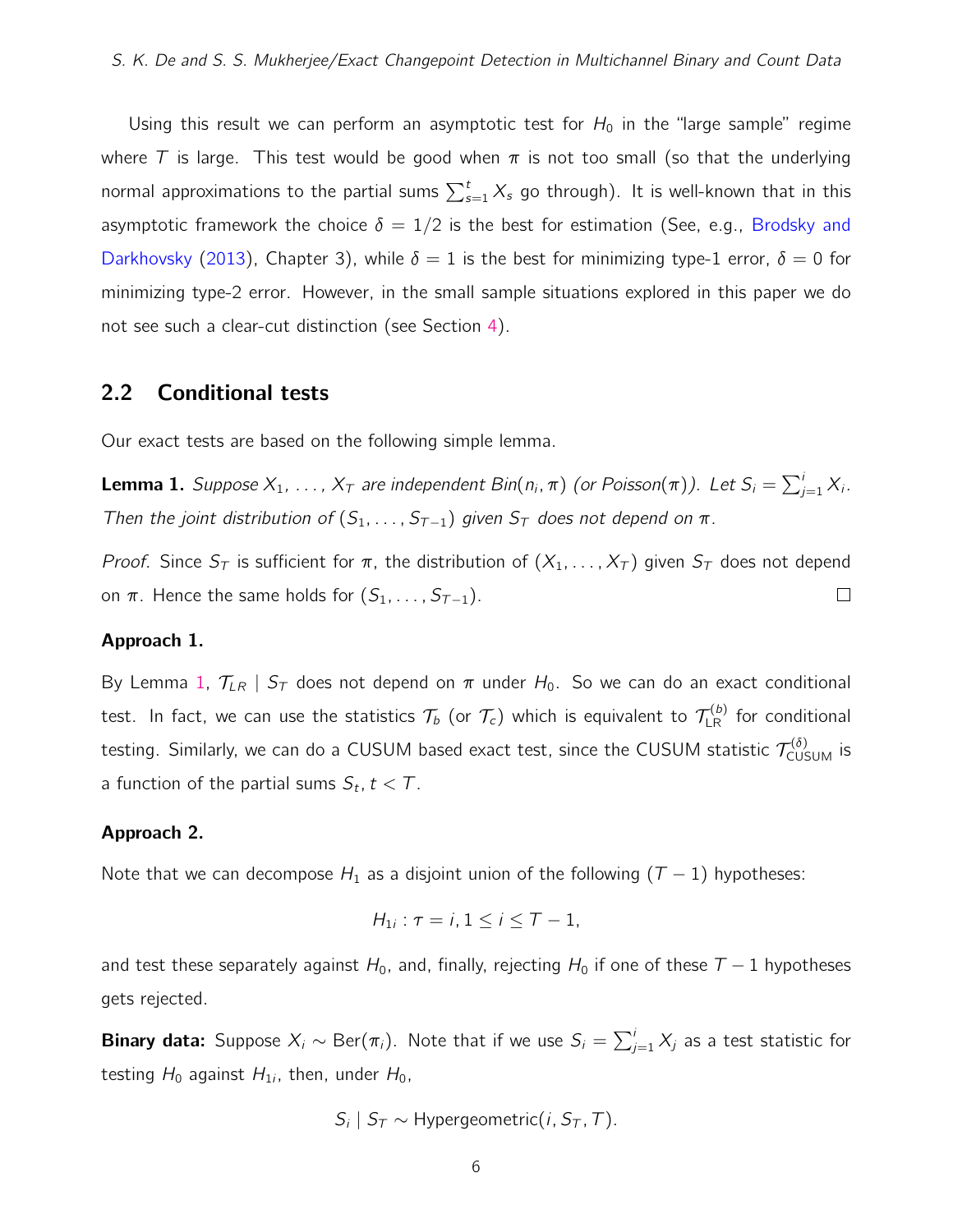Therefore, we get a *p*-value  $p_i$  from this conditional distribution as

$$
p_i = \sum_{q: f(q; i, S_T, T) \leq f(S_i; i, S_T, T)} f(q; i, S_T, T),
$$

where  $f(q; i, S_T, T)$  is the PMF of the Hypergeometric(i,  $S_T$ , T) distribution.

**Count data:** For count data  $X_i \sim \text{Poisson}(\pi_i)$ , we can use the same procedure as above using the observation that, under  $H_0$ ,

$$
S_i \mid S_T \sim \text{Binomial}\left(S_T, \frac{i}{T}\right).
$$

In this case, we get a p-value  $p_i$  from the above conditional distribution as

$$
p_i = \sum_{q: g(q; S_{\tau}, i/\mathcal{T}) \leq g(S_i; S_{\tau}, i/\mathcal{T})} g(q; S_{\tau}, i/\mathcal{T}),
$$

where  $g(q; S_T, i/T)$  is the PMF of the Binomial( $S_T, i/T$ ) distribution.

**Multiplicity correction:** Once we get hold of the individual  $p$ -values, we can try to control the familywise error rate (FWER). It follows from Lemma [1](#page-5-0) that  $(p_1, \ldots, p_{T-1})$  given  $S_T$  does not depend on  $\pi$  under  $H_0$ . Thus we can exactly simulate the distribution of  $p_{(1)}$  using Monte Carlo. Denoting by  $r_{\alpha,T}$  the lower  $\alpha$ -th quantile of  $p_{(1)}$ , we reject  $H_0$ , if  $p_{(1)} \le r_{\alpha,T}$ .

# <span id="page-6-0"></span>2.3 Changepoint estimation

While we are interested in changepoint detection, the testing methods give bona-fide estimators of the underlying changepoint. For example, the likelihood ratio statistics are based on maximizing the profile log-likelihood  $\ell_{PL}(\tau)$  and the maximizer gives an estimate of  $\tau$ . Similarly, for the CUSUM statistic, the maximizer in the definition gives one estimate. As for the conditional testing approach, the minimizing index of the individual  $p$ -values gives an estimate of the changepoint. One can show that, under a single changepoint model, these estimates are consistent, because all these objective functions are based on the cumulative average  $S_t/t$ , and one can use the fact that a properly rescaled version of this process converges to a Brownian motion under the null hypothesis of no changepoints. For example, an analysis of the CUSUM estimator along these lines can be found in [Brodsky and Darkhovsky](#page-18-1) [\(2013\)](#page-18-1). In Section [5,](#page-12-0) we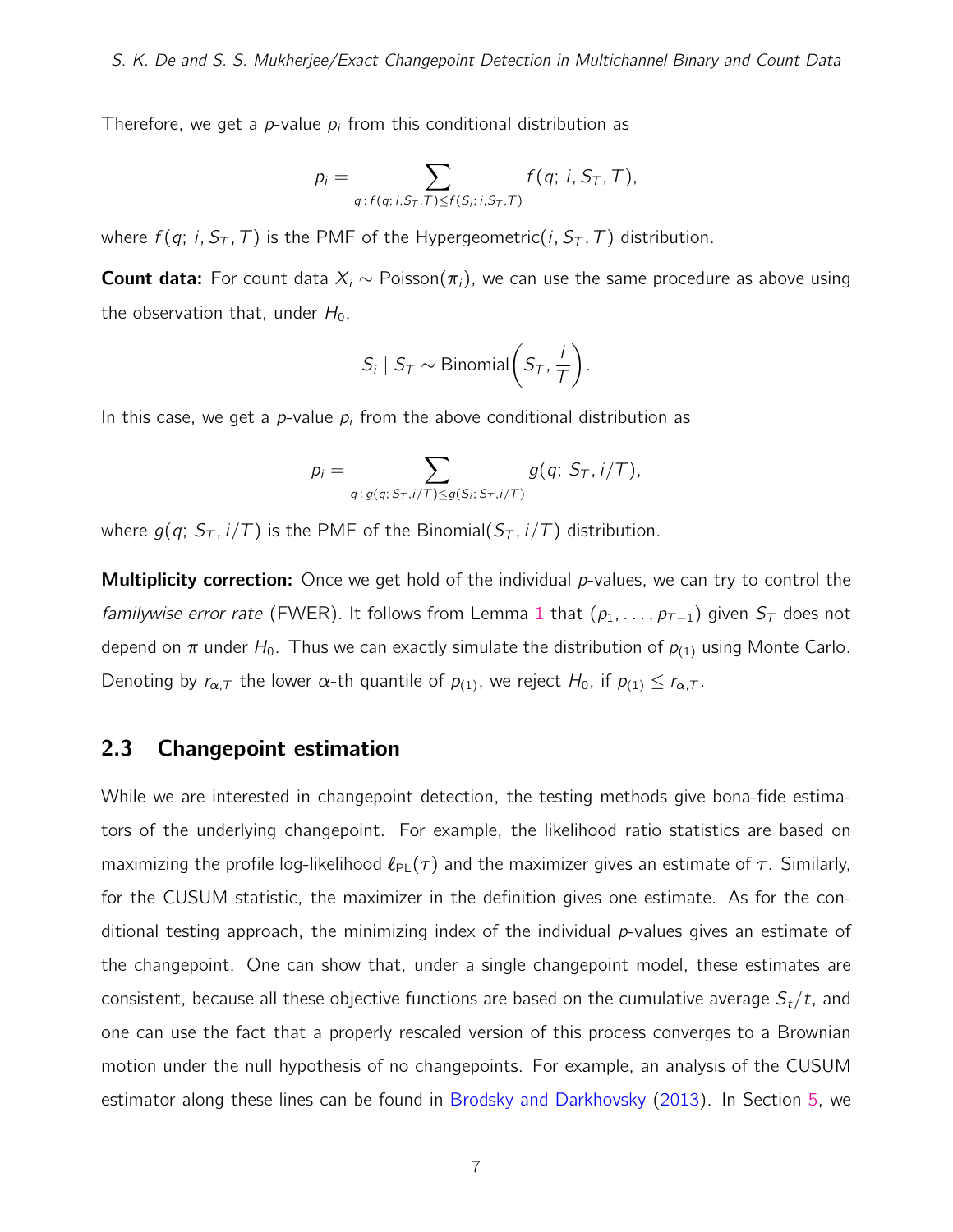obtain channel-specific estimates of changepoints in this way and plot their histograms (see Figures [5,](#page-14-0) [7,](#page-16-1) and [8\)](#page-16-2).

A statistically valid procedure for simultaneous detection and estimation may be obtained by using an even-odd sample splitting: separate out the observations with even and odd time indexes, use the even ones for testing, and based on the decision, use the odd one for further estimation. However, as with any sample splitting method, this method will suffer a loss in power in small sample scenarios.

## <span id="page-7-0"></span>3 The multichannel case: global vs. local testing

Suppose we observe an *m*-variate  $(m > 1)$  independent time-series

$$
\boldsymbol{X}_1, \ldots, \boldsymbol{X}_{\tau} \stackrel{\text{i.i.d.}}{\sim} F_1, \boldsymbol{X}_{\tau+1}, \ldots, \boldsymbol{X}_{\tau} \stackrel{\text{i.i.d.}}{\sim} F_2,
$$

where  $F_1$  and  $F_2$  are m-variate distributions. We would like to test the global null  $H_0$  : "no change in the *m*-variate time-series", i.e.,  $H_0: \tau = T$ . Since permutations of  $X_1, \ldots, X_T$  are equally likely under  $H_0$ , a natural approach for testing  $H_0$  is to adopt a permutation test using the global CUSUM statistic

$$
C^{(\delta)} = \max_{1 \leq t \leq T-1} \left[ \frac{t}{T} \left( 1 - \frac{t}{T} \right) \right]^{\delta} \left\| \frac{1}{t} \sum_{i=1}^{t} \mathbf{X}_i - \frac{1}{T-t} \sum_{i=t+1}^{T} \mathbf{X}_i \right\| \text{ for } \delta \in [0,1],
$$

where  $||.||$  denote any suitable norm in  $\mathbb{R}^m$ . Permuting the time-series multiple times, we construct a randomized size- $\alpha$  test that rejects  $H_0$  for a large value of observed  $C^{(\delta)}.$  However, this test cannot determine which channels were responsible for the global change.

Now suppose that  $X_i = (X_{i,1}, \ldots, X_{i,m})$  for  $i = 1, \ldots, T$ , and the time-series for the *j*-th channel is

$$
X_{j,1}, \ldots, X_{j,\tau} \stackrel{\text{i.i.d.}}{\sim} F_{j,1}, X_{j,\tau+1}, \ldots, X_{j,\tau} \stackrel{\text{i.i.d.}}{\sim} F_{j,2} \text{ for } j = 1, 2, \ldots, m.
$$

In this article,  $F_{j,1} \equiv \text{Ber}(p_{j,1})$  or Pois $(\lambda_{j,1})$  and  $F_{j,2} \equiv \text{Ber}(p_{j,2})$  or Pois $(\lambda_{j,2})$  depending on whether we deal with binary or count data. The global null  $H_0$  is equivalent to  $\cap_{j=1}^m H_{0,j}$  where  $H_{0,j}$ : "no change in the j-th channel". A local approach for testing  $H_0$  would be to compute pvalues corresponding to  $H_{0,j}$  for  $j = 1, \ldots, m$ , and apply some suitable multiple testing procedure controlling FWER or FDR. Note that FDR equals FWER under  $\cap_{j=1}^m H_{0,j}$ . Since FDR controlling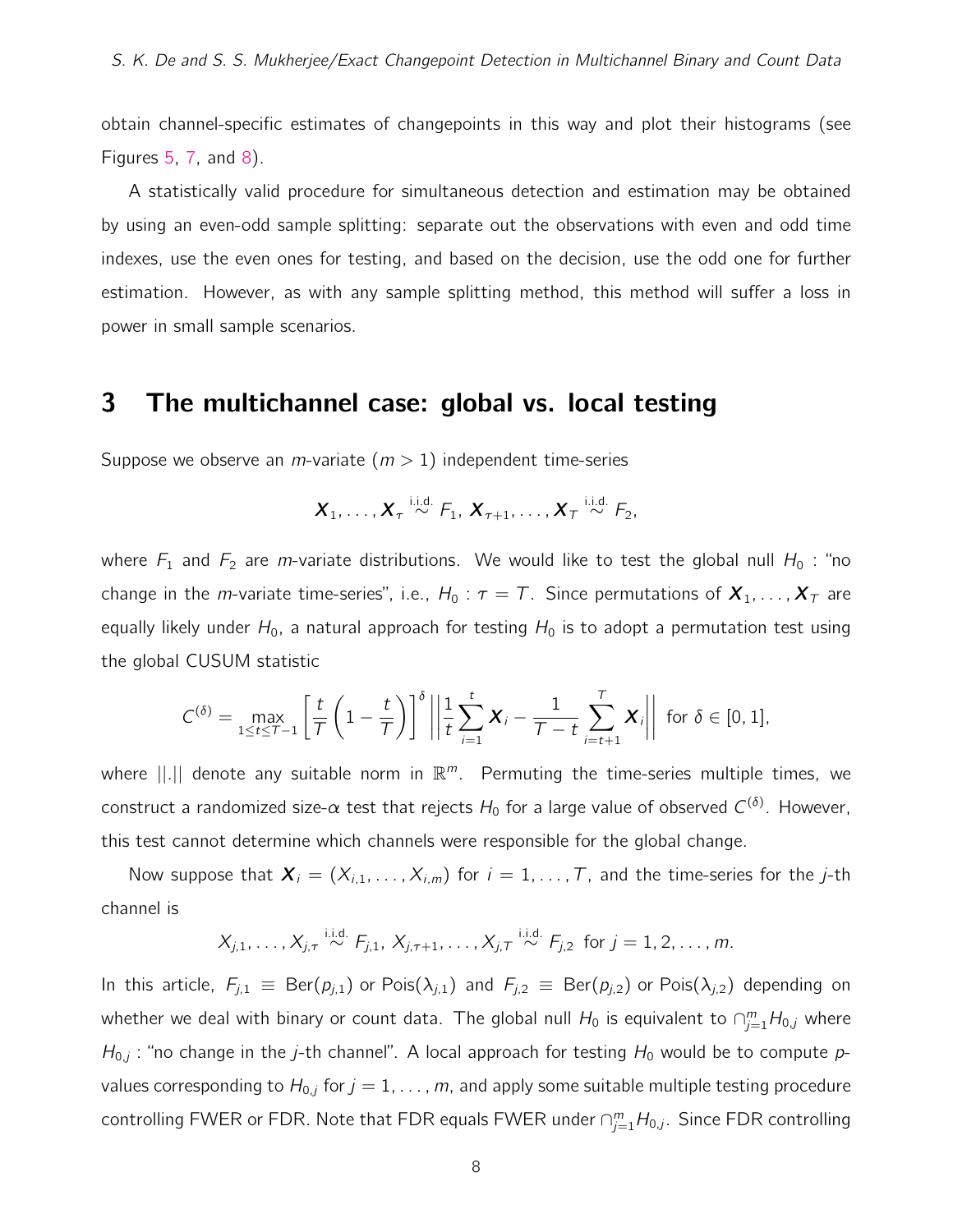methods are known to be more powerful than traditional FWER controlling methods such as Bonferroni and Holm's methods [\(Holm](#page-18-7)  $(1979)$ ) when m is large, we use some popular methods for FDR control.

In this article, we consider the celebrated Benjamini-Hochberg (BH) step-up procedure proposed by [Benjamini and Hochberg](#page-17-2) [\(1995\)](#page-17-2). [Benjamini and Yekutieli](#page-17-3) [\(2001\)](#page-17-3) proved that the BH method controls FDR at a pre-fixed level when p-values are mutually independent or they have certain positive dependence.

Let  $\mathcal{R} = \{1 \le j \le m : H_{0,j}$  is rejected} be the rejection set obtained from some FDR controlling procedure. The global null  $H_0$  is rejected if and only if  $R$  is nonempty. This test for  $H_0$  is referred as a local test  $\phi := \mathbb{I}_{\{R \neq \emptyset\}}$ .

**Remark 1.** If FDR is controlled at level  $\alpha$ , then  $\phi$  is a valid level- $\alpha$  test for the global null H<sub>0</sub> since  $P_{H_0}(H_0$  rejected) =  $P_{H_0}(\mathcal{R} \neq \emptyset) = P_{H_0}(\cup_{j=1}^m H_{0,j}$  rejected) =  $FWER = FDR \leq \alpha$ .

**Remark 2.** The local testing approach enjoys a few advantages over the global testing approach. First, local testing is much more informative in the sense that channels responsible for the global change, if any, are also determined. Second, under the rare signal regime where signals are available only in a few out of a large number of channels, global tests may fail to detect a change whereas local tests are more likely to detect the change as they scrutinize all channels. These points are empirically demonstrated in the simulations of Section [4.2.](#page-11-0)

**Remark 3.** Although we have formulated the local testing approach for a single global changepoint so as to compare it to the global testing approach, it is clear that the former applies to situations where individual channels have different changepoints. This advantage of the local testing approach over the global testing approach will be clear in Section [5,](#page-12-0) where we plot histograms of detected local changepoints.

# <span id="page-8-0"></span>4 Simulations

### <span id="page-8-1"></span>4.1 Exact vs. asymptotic tests in a single channel

We first compare the proposed exact level- $\alpha$  tests against the asymptotic level- $\alpha$  tests in a single channel. Exact conditional tests using the min<sub>1</sub>< $i$ < $\tau$  –1  $p_i$  statistic, as discussed in Section [2.2,](#page-5-1)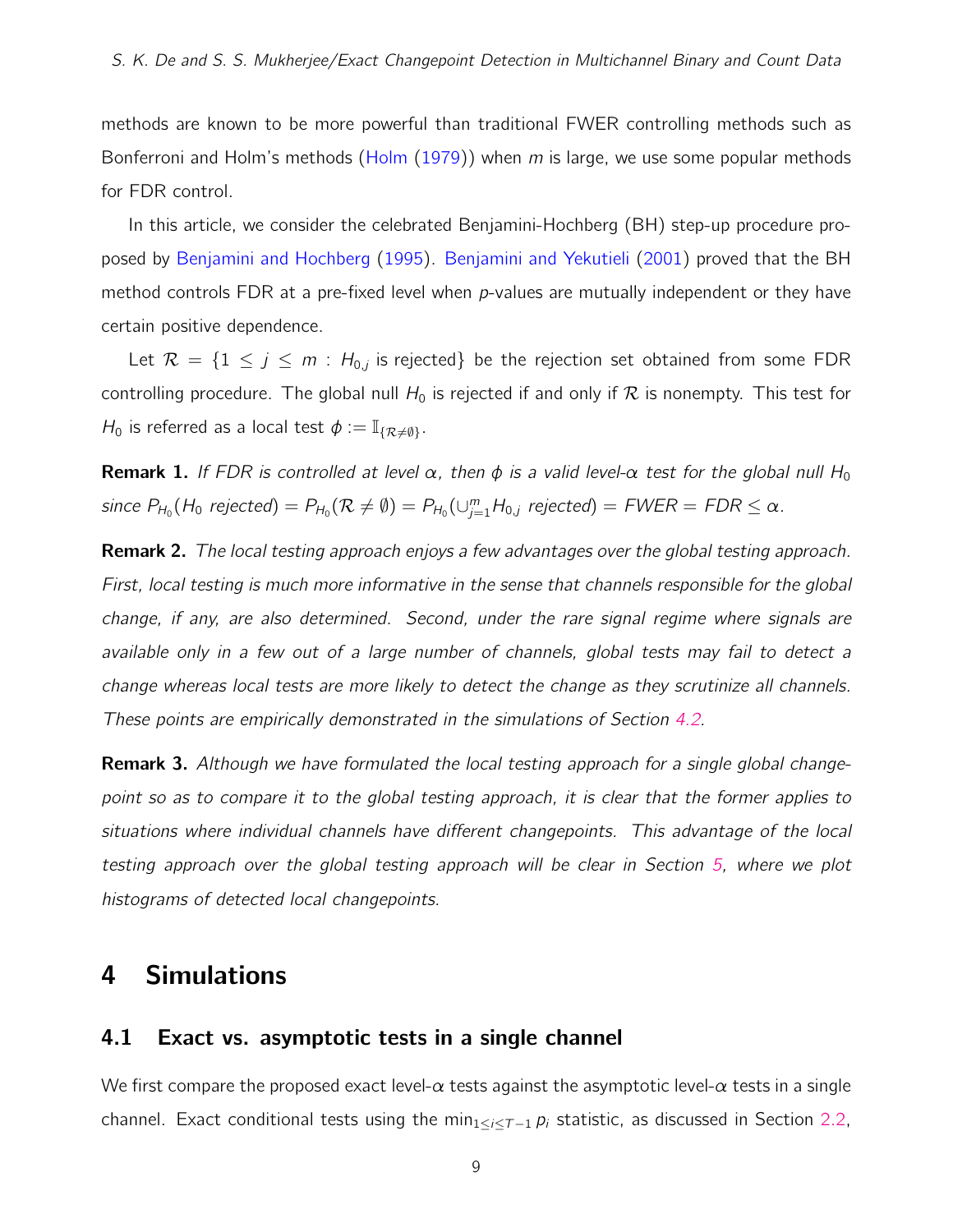<span id="page-9-0"></span>

Figure 1: Comparison of change detection probabilities of exact tests, asymptotic tests and the cptmean test with  $\alpha=0.1$  in the time-series  $X_1,\ldots,X_\tau \stackrel{\rm i.i.d.}{\sim} \mathrm{Ber}(\pi_1),\,X_{\tau+1},\ldots,X_\tau \stackrel{\rm i.i.d.}{\sim} \mathrm{Ber}(\pi_2).$ 

are referred to as "minP" tests, conditional tests based on  $\mathcal{T}^{(b)}_{\rm LR}$  and  $\mathcal{T}^{(c)}_{\rm LR}$  are referred to as "LR" tests, and conditional tests based on the CUSUM statistics  $\mathcal{T}_{\texttt{CUSUM}}^{(0.5)}$  and  $\mathcal{T}_{\texttt{CUSUM}}^{(1)}$  are referred to as the "CU.5" test and the "CU1" test respectively. For these exact tests,  $\alpha$ -th quantiles of the respective test statistics under null are estimated from 50,000 Monte Carlo samples.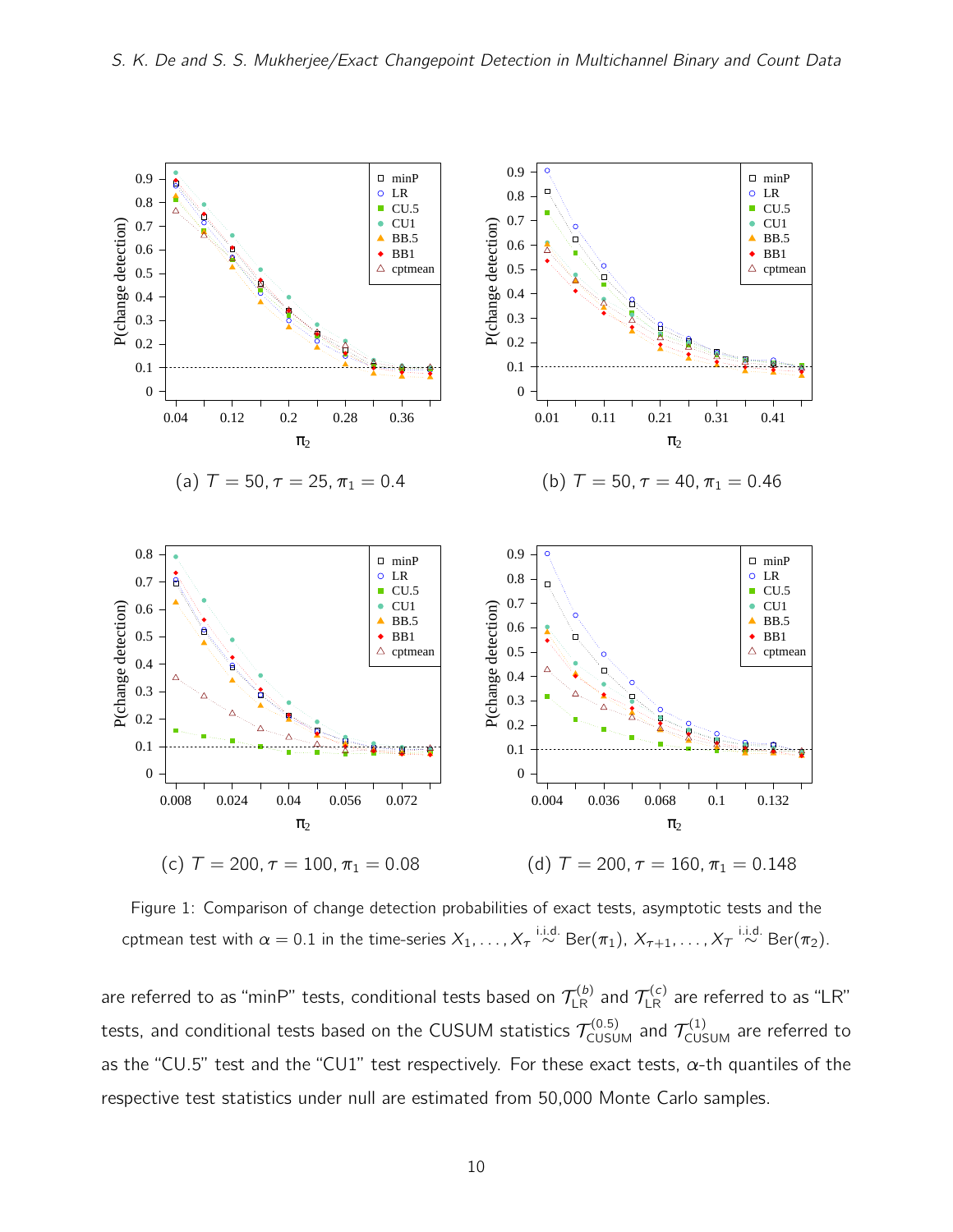<span id="page-10-0"></span>

Figure 2: Comparison of change detection probabilities of exact tests, asymptotic tests and the cptmeanvar test with  $\alpha=0.1$  in the time-series:  $X_1,\ldots,X_\tau \stackrel{\text{i.i.d.}}{\sim} \text{Pois}(\lambda_1),\,X_{\tau+1},\ldots,X_\tau \stackrel{\text{i.i.d.}}{\sim} \text{Pois}(\lambda_2).$ 

Asymptotic tests based on Brownian bridge approximations (see Corollary [1\)](#page-4-1) are considered for  $\delta = 0.5$  and  $\delta = 1$ , and are referred to as the "BB.5" test and the "BB1" test respectively.

Additionally, we consider two tests based on the functions cpt.mean and cpt.meanvar in the **R** package changepoint, which estimate the number of changepoints in univariate time-series.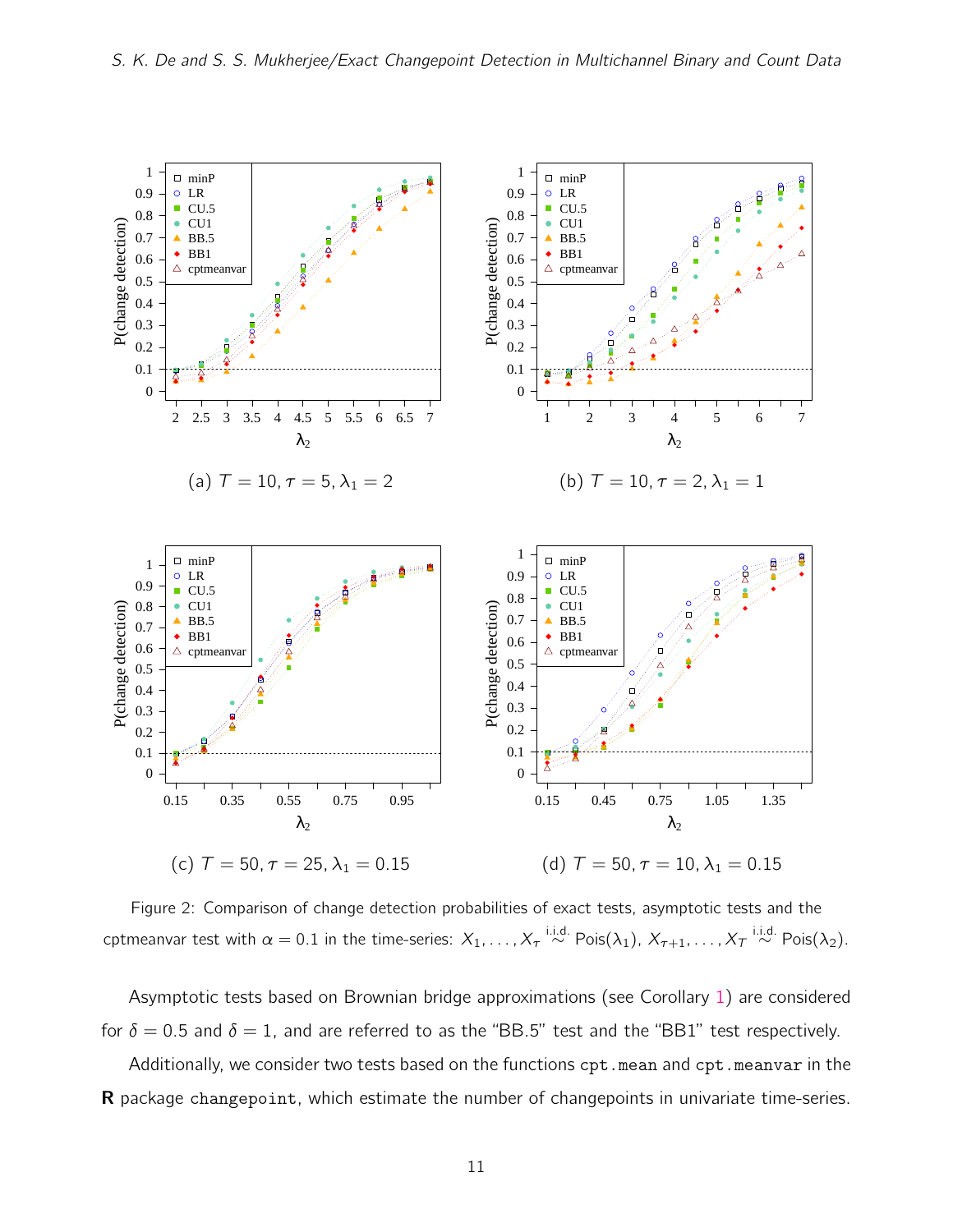These are referred to as the "cptmean" test and the "cptmeanvar" test respectively. These tests<sup>[1](#page-11-1)</sup> detect a change if the number of estimated changepoints is at least one.

Figure [1](#page-9-0) considers the Bernoulli case. We see that the exact conditional tests perform well in both sparse and dense situations and always outperform the cptmean test. The asymptotic tests (especially BB1) also provide reasonable power if the sample size T is large and the changepoint  $\tau$  is near the middle (Figures [1\(](#page-9-0)a) and 1(c)). However, if the changepoint is closer to the boundary (Figures [1\(](#page-9-0)b) and 1(d)), then the exact conditional tests minP and LR perform significantly better than the asymptotic tests.

Figure [2](#page-10-0) considers the Poisson case. The proposed exact tests perform well even when the sample size is as small as  $T = 10$ , and, in this case, they uniformly outperform the asymptotic tests and the cptmeanvar test. If the changepoint is close to the boundary, then the exact tests (especially minP and LR) yield much higher power than their competitors (see Figures [2\(](#page-10-0)b) and  $2(d)$  $2(d)$ ). For large sample sizes (e.g.,  $T = 50$ ), when the Brownian bridge approximations kick in, asymptotic tests become comparable to the exact tests in terms of performance.

### <span id="page-11-0"></span>4.2 Global vs. local testing in multiple channels

Global testing of  $H_0$  is done by permutation tests using  $C^{(\delta)}$  with Euclidean norm as discussed in Section [3.](#page-7-0) The *m*-variate time-series  $X_1, \ldots, X_T$  is permuted  $B = 1000$  times to obtain a randomized size- $\alpha$  test. For power comparisons, two tests "gCU.5" and "gCU1" are considered that are obtained using the global CUSUM statistics  $C^{(0.5)}$  and  $C^{(1)}$  respectively.

To test each channel for possible changepoints, we consider three exact conditional tests, namely minP, LR and CU1. After computing  $p$ -values from these tests, we employ the BH procedure to obtain  $\mathcal{R} = \{1 \le j \le m : H_{0,j} \text{ is rejected}\}.$  Henceforth, we refer to these local tests as minP-BH, LR-BH and CU1-BH respectively. Figures [3](#page-12-1) and [4](#page-13-0) compare probabilities of global change detection (gCD), i.e. probabilities of rejecting  $H_0$  (this is  $P(\mathcal{R}\neq\emptyset)$  for local tests) for global and local tests. Figure [3](#page-12-1) considers Bernoulli channels while Figure [4](#page-13-0) deals with Poisson channels. We find that the local tests are significantly more powerful than the global

<span id="page-11-1"></span><sup>&</sup>lt;sup>[1](#page-9-0)</sup>The "cptmean" test in Figure 1 appiles the cpt.mean function with the "BinSeg" method and the CUSUM statistic. The "cptmeanvar" test in Figure [2](#page-10-0) applies the cpt.meanvar function with the "BinSeg" method and the "Poisson" statistic.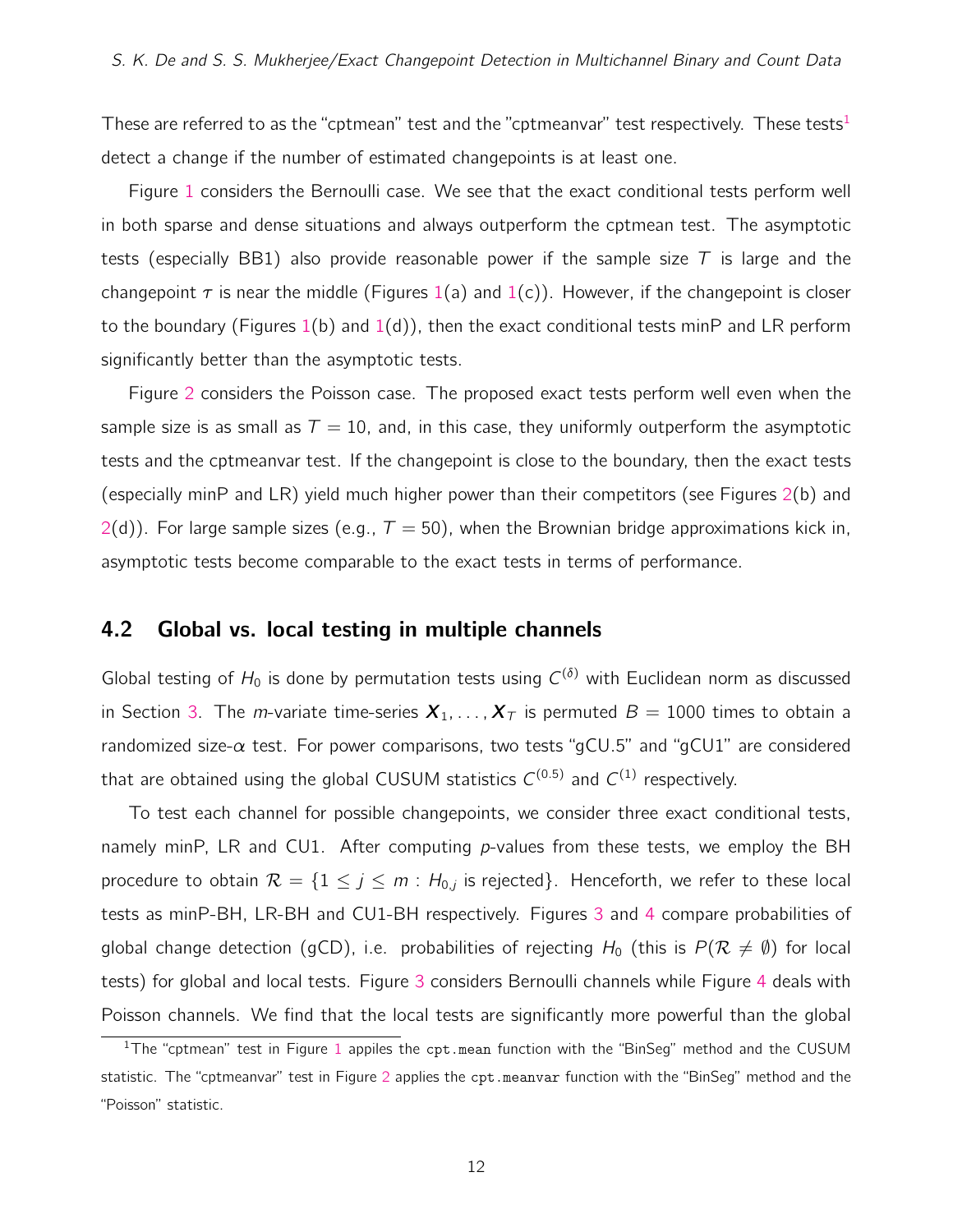tests in the rare signal regime where  $n_{cp}$  is small or moderate. Also, the power advantage is more and continues over a longer range of  $n_{cp}$  when the changepoint is near the boundary. The local and global tests have comparable power for large  $n_{cp}$ , as expected.

<span id="page-12-1"></span>

Figure 3: Comparison of P(gCD) of global and local tests in  $m = 1000$  independent Bernoulli series:  $X_{j,1},\ldots,X_{j,\tau}\stackrel{\textup{i.i.d.}}{\sim}\textup{Ber}(\pi_1=0.05),\,\,X_{j,\tau+1},\ldots,X_{j,\tau}\stackrel{\textup{i.i.d.}}{\sim}\textup{Ber}(\pi_2=0.25)$  where  $\tau=$  200. Tests are conducted at level  $\alpha = 0.1$  and  $n_{cp}$  channels undergo change at time-point  $\tau$ .

In a simulation study presented in the appendix, we consider two additional FDR controlling methods, namely the adaptive Benjamini-Hocheberg (ABH) and the adaptive Storey-Taylor-Siegmund (STS) methods. Performances of these methods are comparable to that of the vanilla BH method as the simulation study is done under the rare signal regime. Both the ABH and the STS methods are implemented using the **R** package mutoss [\(Team et al.,](#page-19-10) [2017\)](#page-19-10).

# <span id="page-12-0"></span>5 Real data

Now we analyse two datasets that can be naturally summarised by networks. These give real examples of multichannel binary and count data with potential changepoints.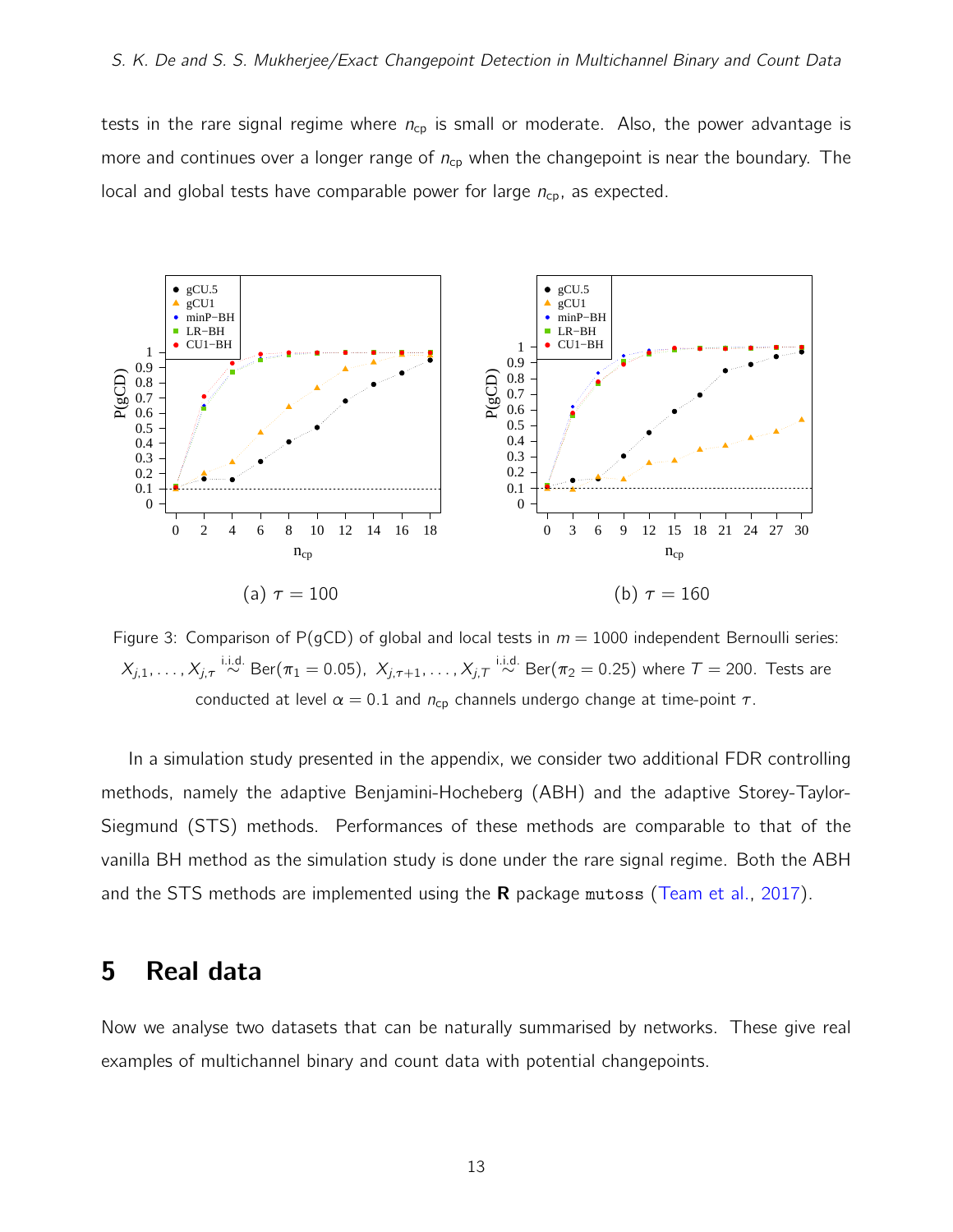<span id="page-13-0"></span>

Figure 4: Comparison of P(gCD) of global and local tests in  $m = 200$  independent Poisson series:  $X_{j,1},\ldots,X_{j,\tau}\stackrel{\text{i.i.d.}}{\sim}\textsf{Pois}(\lambda_1=0.25),\,\,X_{j,\tau+1},\ldots,X_{j,\tau}\stackrel{\text{i.i.d.}}{\sim}\textsf{Pois}(\lambda_2=1.5)$  where  $\mathcal{T}=20.$  Tests are conducted at level  $\alpha = 0.1$  and  $n_{cp}$  channels undergo change at time-point  $\tau$ .

# 5.1 US senate rollcall data

From the US senate rollcall dataset [\(Lewis et al.,](#page-18-8) [2020\)](#page-18-8), we construct networks where nodes represent US senate seats. Each epoch represents a proposed bill on which votes were taken. An edge between two seats is formed if they voted similarly on that bill. We have  $n = 100$ nodes. We consider  $T = 50$  time-points between August 10, 1994 and January 24, 1995.

There are  $m = \binom{n}{2}$  $\binom{n}{2} = 4950$  channels (i.e. edges). Of these, 622 channels are ignored while analyzing this data since those channels contain too many zeros or ones (more than 45). We applied the BH procedure to simultaneously test the remaining 4328 channels controlling FDR at level  $\alpha = 0.05$ . For each significant channel, the corresponding changepoint location is also reported (see the discussion in Section [2.3\)](#page-6-0).

In Figure [5,](#page-14-0) we plot the histograms of the changepoint locations of the significant channels. Note particularly the peak near time-point 24 (which corresponds to December 1, 1994). There is a historically well-documented change near December 1994, which saw the end of the con-servative coalition (see, e.g., [Moody and Mucha](#page-18-9) [\(2013\)](#page-18-9)). Interestingly, the global method also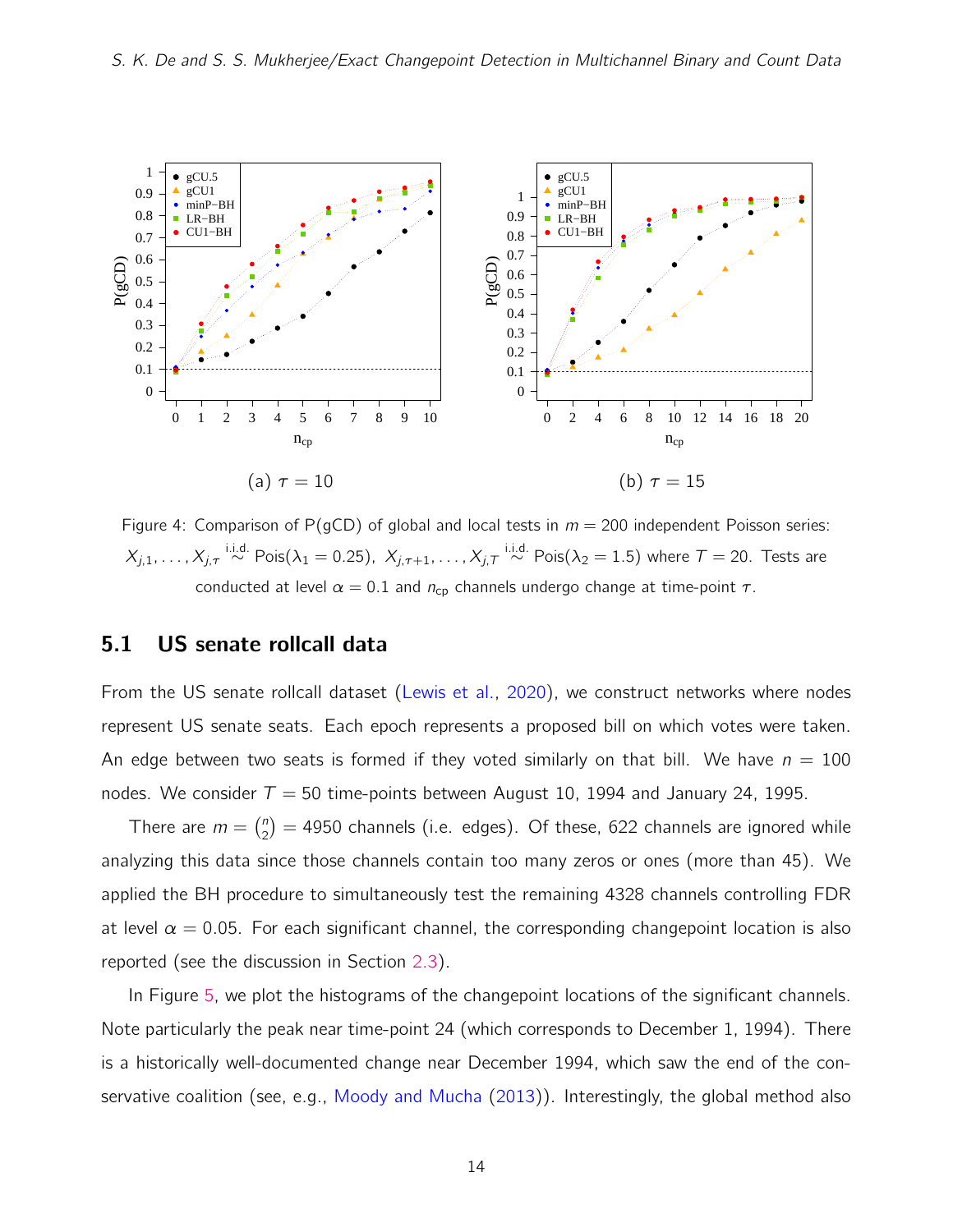detected a changepoint at  $t = 24$ . Changepoints at nearly the same location were found earlier in [Roy et al.](#page-19-6) [\(2017\)](#page-19-6) and [Mukherjee](#page-18-6) [\(2018\)](#page-18-6). However, the local methods have the advantage of identifying the channels that underwent a change. The number of significant channels,  $n_s$ , is reported below each histogram. A number of channels had extremely small  $p$ -values. For example, Figure  $6(a)$  $6(a)$  depicts the time-series of edges  $(4, 5)$  and  $(4, 6)$ . Changes are visible to the naked eye. Seats 5 and 6 are in Arizona, while seat 4 is in Arkansas. Clearly, seat 4 went from agreeing with seats 5 and 6 to disagreeing. On the other hand, seat 3 is also from Arkansas, and no changepoints were found in the channels  $(3, 5)$  and  $(3, 6)$  (see Figure [6\(](#page-15-0)b)).

<span id="page-14-0"></span>

Figure 5: Distribution of detected changepoint locations in the US senate rollcall data. All three methods report a mode at  $t = 24$ .

### 5.2 MIT reality mining data

We use the MIT reality mining data [\(Eagle and Pentland,](#page-18-10) [2006\)](#page-18-10) to construct a series of networks involving  $n = 90$  individuals (staff and students at the university). The data consists of call logs between these individuals from 20th July 2004 to 14th June 2005. We construct  $T = 48$ weekly networks, where a weighted edge between nodes  $\mu$  and  $\nu$  reports the number of phone calls between them during the corresponding week. There are  $m = {n \choose 2}$  $\binom{n}{2}$  = 4005 channels (i.e. edges). 3945 channels are ignored while analyzing this data since those channels contain too many zeros (more than 44). The remaining 60 channels are tested for possible changepoints.

We model the weighted edges as Poisson variables and apply the exact tests minP, LR or CU1 on each channel. Then we apply the BH method to simultaneously test the 60 chan-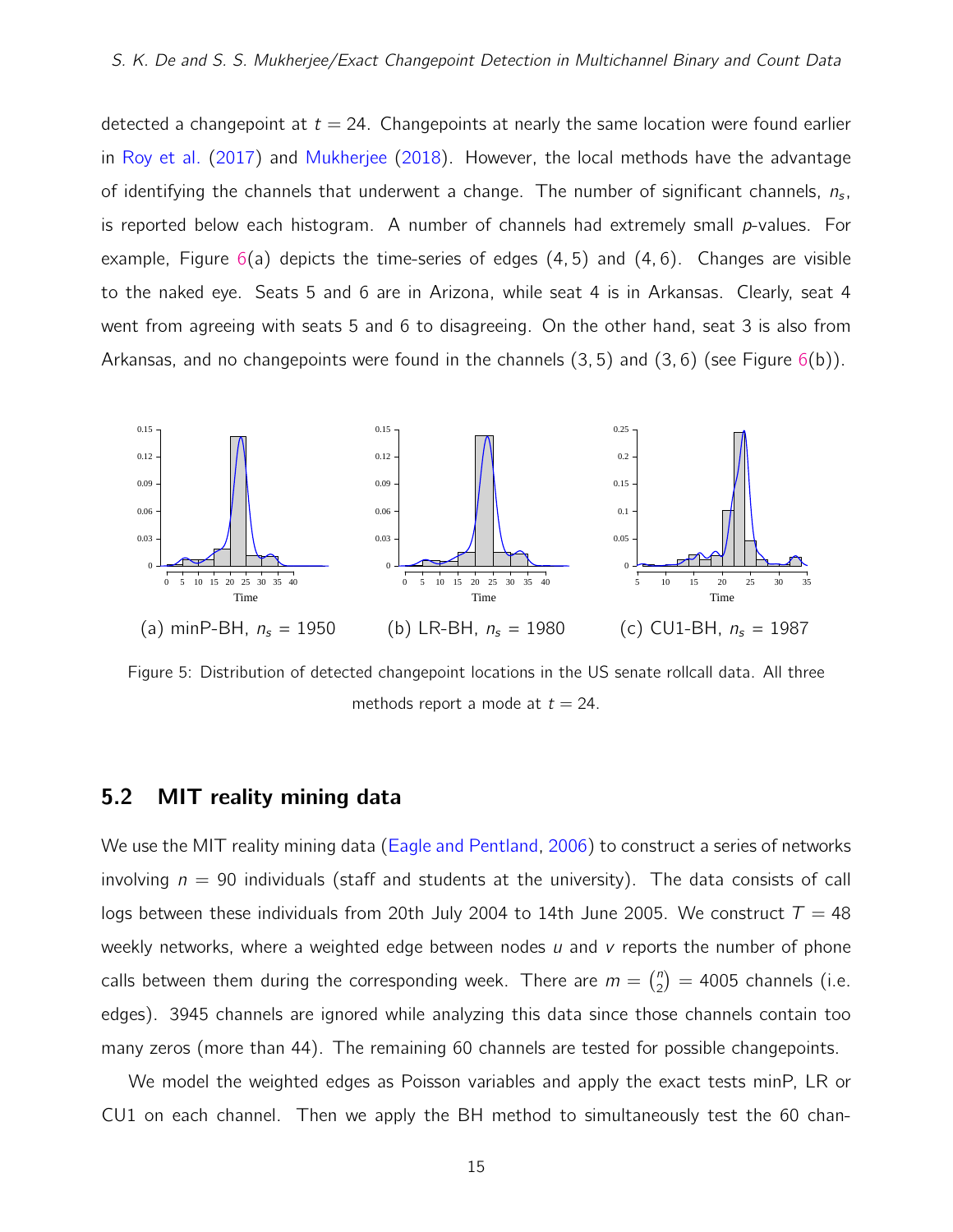<span id="page-15-0"></span>

Figure 6: (a) Edges (4, 5) and (4, 6). Seats 5 and 6 are in Arizona, while seat 4 is in Arkansas. Clearly, seat 4 went from agreeing with seats 5 and 6 to disagreeing. (b) Edges (3, 5) ans (3, 6). Seat 3 is also in Arkansas. No changepoints are detected in these channels.

nels controlling FDR at level  $\alpha = 0.05$ . Figure [7](#page-16-1) contains the histograms of the detected changepoint locations. Note particularly the peaks near  $t = 20$  and  $t = 33$ . For comparison, a changepoint at  $t = 24$  was found by a global algorithm in [Mukherjee](#page-18-6) [\(2018\)](#page-18-6). The graph-based multivariate (global) change detection methods of [Chen and Zhang](#page-18-5) [\(2015\)](#page-18-5) found changepoints at approximately  $t = 22$  and  $t = 25$  (their analyses were on daily networks). The global algorithms consider global characteristics, and thus it is not surprising that they find changepoints somewhat in the middle of the predominant local changepoints near  $t = 20$  and  $t = 33$ . It turns out that  $t = 20$  is just before the start of the Winter break, and  $t = 33$  is just before the start of the Spring break.

We also perform changepoint analysis with node-degrees as channels, modeled as a Poisson series. Figure [8](#page-16-2) shows the histograms of the detected changepoint locations. Analyses of edge and degree time-series detect 44 and 46 common nodes (i.e. detected by all three tests: minP-BH, LR-BH and CU1-BH) respectively. Among these, 40 nodes are declared significant by both analyses.

Finally, in Figure [9,](#page-17-4) we show the average networks before and after time-point 20. The 46 channels (i.e. nodes) declared to have changepoints by all three tests under the degree-based analysis are shown as green circles. A structural change is clearly visible.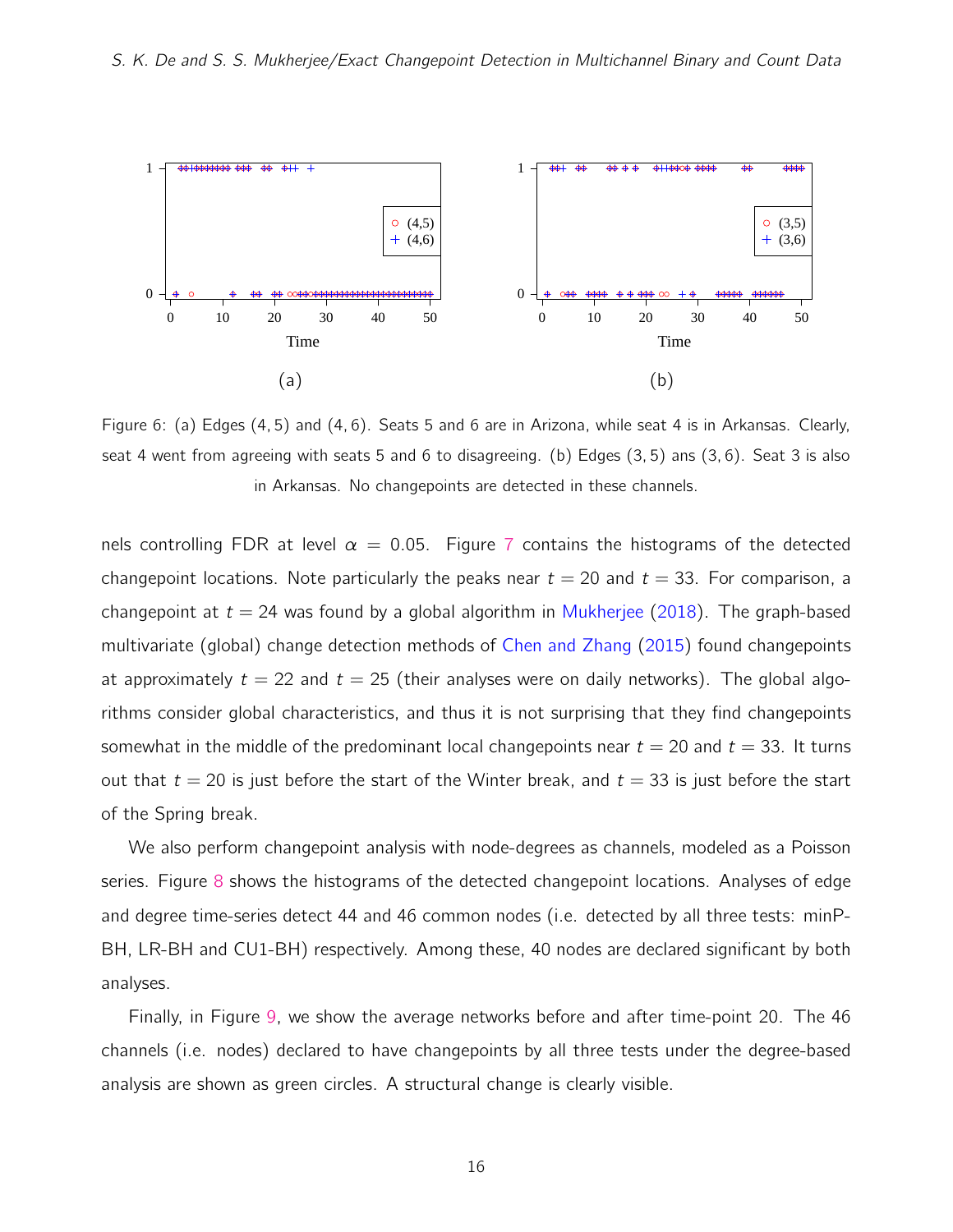<span id="page-16-1"></span>

Figure 7: Changepoint locations from edge-based analysis of the MIT reality mining data.

<span id="page-16-2"></span>

Figure 8: Changepoint locations from degree-based analysis of the MIT reality mining data.

# <span id="page-16-0"></span>6 Discussion

In this article, we have considered the problem of changepoint detection for binary and count data, and proposed exact tests that perform significantly better than Brownian-bridge based asymptotic tests in small samples. We have also considered multichannel data and used a multiple testing approach to test for changes in all channels simultaneously. This local approach outperforms the global approach of treating all channels together as a single object quite significantly in case of rare signals (i.e. when the number of channels with a changepoint is much smaller than the total number of channels).

Although the methods we propose are technically for single changes, they work quite well for multiple changepoints, especially when there is one large change. This is empirically demon-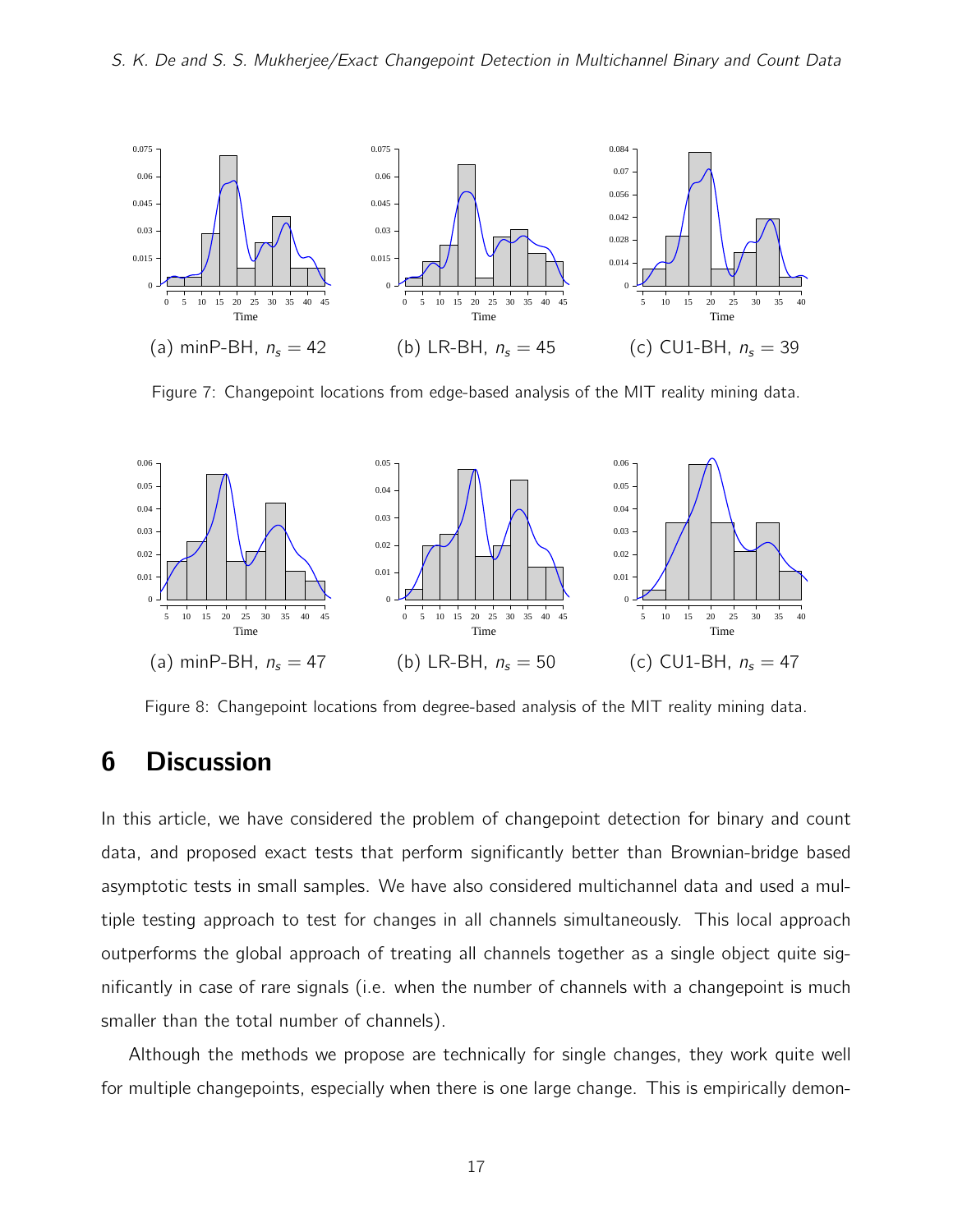<span id="page-17-4"></span>

Figure 9: Average networks (a) before and (b) after time-point 20 in the MIT reality mining data. Green nodes represent significant channels.

strated in the appendix.

# **References**

- <span id="page-17-2"></span>Benjamini, Y. and Hochberg, Y. (1995). 'Controlling the False Discovery Rate: A Practical and Powerful Approach to Multiple Testing'. Journal of the Royal Statistical Society. Series B., pages 289–300.
- <span id="page-17-3"></span>Benjamini, Y. and Yekutieli, D. (2001). The control of the false discovery rate in multiple testing under dependency. Annals of Statistics, 29:1165–1188.
- <span id="page-17-0"></span>Bhattacharjee, M., Banerjee, M., and Michailidis, G. (2020). Change point estimation in a dynamic stochastic block model. Journal of machine learning research, 21(107):1–59.
- <span id="page-17-1"></span>Bhattacharyya, S., Chatterjee, S., and Mukherjee, S. S. (2020). Consistent detection and optimal localization of all detectable change-points in piecewise stationary arbitrarily sparse network-sequences. In preparation.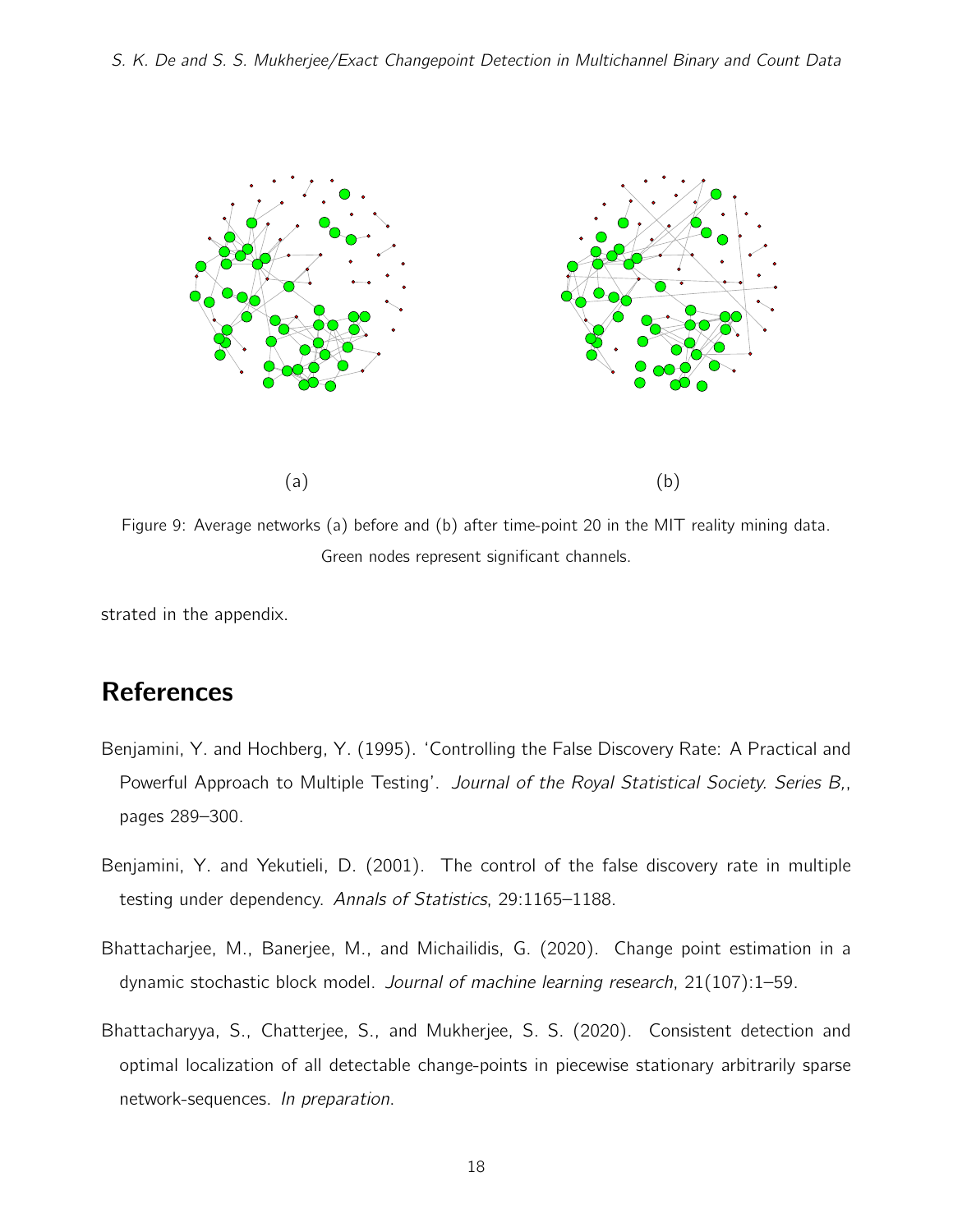- <span id="page-18-1"></span>Brodsky, E. and Darkhovsky, B. S. (2013). Nonparametric methods in change point problems, volume 243. Springer Science & Business Media.
- <span id="page-18-5"></span>Chen, H. and Zhang, N. (2015). Graph-based change-point detection. Ann. Statist., 43(1):139– 176.
- <span id="page-18-10"></span>Eagle, N. and Pentland, A. S. (2006). Reality mining: sensing complex social systems. Personal and ubiquitous computing, 10(4):255–268.
- <span id="page-18-0"></span>Girshick, M. A. and Rubin, H. (1952). A bayes approach to a quality control model. The Annals of mathematical statistics, pages 114–125.
- <span id="page-18-3"></span>Harchaoui, Z., Moulines, E., and Bach, F. R. (2009). Kernel change-point analysis. In Advances in neural information processing systems, pages 609–616.
- <span id="page-18-11"></span>Hochberg, Y. and Benjamini, Y. (1990). More powerful procedures for multiple significance testing. Statistics in medicine, 9(7):811–818.
- <span id="page-18-7"></span>Holm, S. (1979). A simple sequentially rejective multiple test procedure. *Scandinavian journal* of statistics, pages 65–70.
- <span id="page-18-2"></span>James, B., James, K. L., and Siegmund, D. (1992). Asymptotic approximations for likelihood ratio tests and confidence regions for a change-point in the mean of a multivariate normal distribution. Statistica Sinica, pages 69–90.
- <span id="page-18-8"></span>Lewis, J. B., Poole, K., Rosenthal, H., Boche, A., Rudkin, A., and Sonnet, L. (2020). Voteview: Congressional Roll-Call Votes Database. https://voteview.com/.
- <span id="page-18-4"></span>Lung-Yut-Fong, A., Lévy-Leduc, C., and Cappé, O. (2011). Homogeneity and change-point detection tests for multivariate data using rank statistics.  $arXiv$  preprint  $arXiv:1107.1971$ .
- <span id="page-18-9"></span>Moody, J. and Mucha, P. J. (2013). Portrait of political party polarization. Network Science, 1(1):119–121.
- <span id="page-18-6"></span>Mukherjee, S. S. (2018). On Some Inference Problems for Networks. PhD thesis, University of California, Berkeley.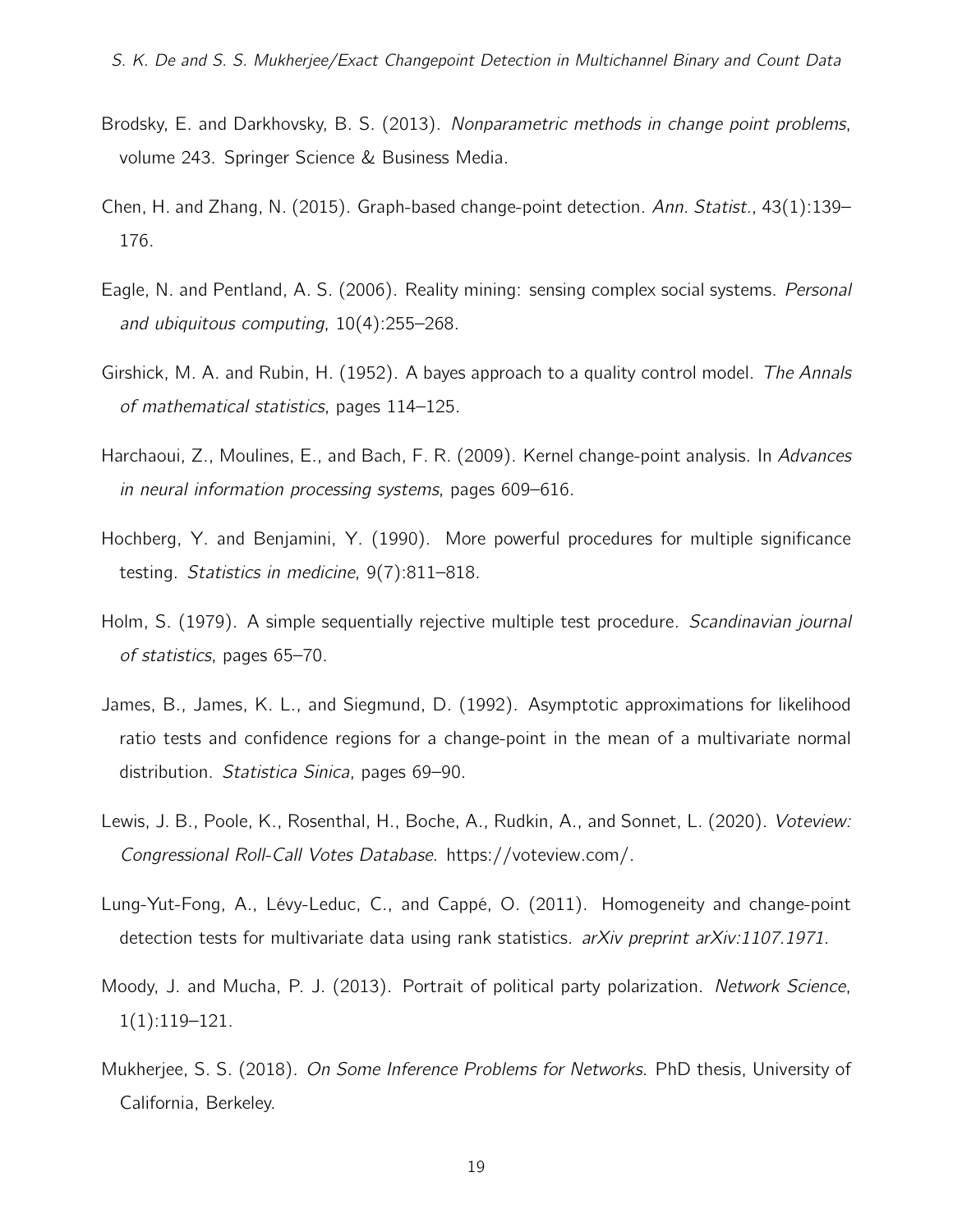- <span id="page-19-8"></span>Padilla, O. H. M., Yu, Y., and Priebe, C. E. (2019). Change point localization in dependent dynamic nonparametric random dot product graphs. arXiv preprint arXiv:1911.07494.
- <span id="page-19-0"></span>Page, E. S. (1954). Continuous inspection schemes. Biometrika, 41(1/2):100-115.
- <span id="page-19-1"></span>Page, E. S. (1957). On problems in which a change in a parameter occurs at an unknown point. Biometrika, 44(1/2):248–252.
- <span id="page-19-5"></span>Peel, L. and Clauset, A. (2015). Detecting change points in the large-scale structure of evolving networks. In AAAI, pages 2914–2920.
- <span id="page-19-6"></span>Roy, S., Atchadé, Y., and Michailidis, G. (2017). Change point estimation in high dimensional markov random-field models. Journal of the Royal Statistical Society: Series B (Statistical Methodology), 79(4):1187–1206.
- <span id="page-19-3"></span>Siegmund, D., Yakir, B., and Zhang, N. R. (2011). Detecting simultaneous variant intervals in aligned sequences. The Annals of Applied Statistics, pages 645–668.
- <span id="page-19-4"></span>Srivastava, M. and Worsley, K. J. (1986). Likelihood ratio tests for a change in the multivariate normal mean. Journal of the American Statistical Association, 81(393):199–204.
- <span id="page-19-11"></span>Storey, J. D., Taylor, J. E., and Siegmund, D. (2004). Strong control, conservative point estimation and simultaneous conservative consistency of false discovery rates: a unified approach. Journal of the Royal Statistical Society: Series B (Statistical Methodology), 66(1):187–205.
- <span id="page-19-10"></span>Team, M. C., Blanchard, G., Dickhaus, T., Hack, N., Konietschke, F., Rohmeyer, K., Rosenblatt, J., Scheer, M., and Werft, W. (2017). mutoss: Unified Multiple Testing Procedures. R package version 0.1-12.
- <span id="page-19-7"></span>Wang, D., Yu, Y., and Rinaldo, A. (2018). Optimal change point detection and localization in sparse dynamic networks. arXiv preprint arXiv:1809.09602.
- <span id="page-19-2"></span>Zhang, N. R., Siegmund, D. O., Ji, H., and Li, J. Z. (2010). Detecting simultaneous changepoints in multiple sequences. Biometrika, 97(3):631–645.
- <span id="page-19-9"></span>Zhao, Z., Chen, L., and Lin, L. (2019). Change-point detection in dynamic networks via graphon estimation. arXiv preprint arXiv:1908.01823.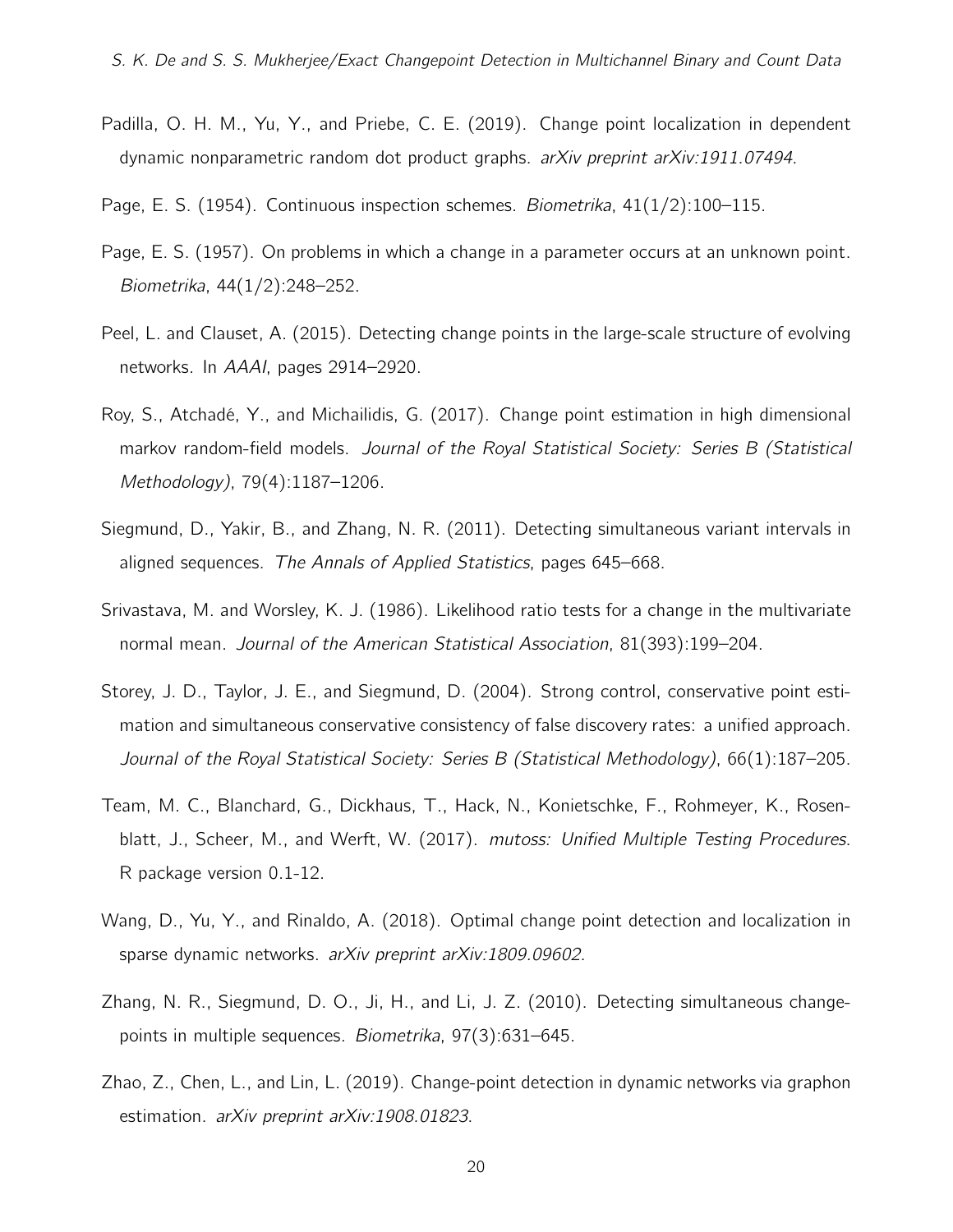# A Appendix

In this appendix, we evaluate the performances of the global and local tests conducted at level  $\alpha = 0.1$  for binary and count data. To construct the local tests, we implement the BH procedure and two more powerful adaptive methods for FDR control. The first one is the adaptive Benjamini-Hochberg (ABH) method where the number of true null hypotheses  $m_0$  is estimated as  $\hat{m}_0$  using the proposal of [Hochberg and Benjamini](#page-18-11) [\(1990\)](#page-18-11), and this estimate is used in the BH method with  $\alpha^* = \alpha m / \hat{m}_0$ . This approach gives better power than the BH method provided  $m/\hat{m}_0$  is significantly bigger than 1. The other method we use is the adaptive Storey-Taylor-Siegmund (STS) method proposed by [Storey et al.](#page-19-11) [\(2004\)](#page-19-11).

We consider  $m$  independent Bernoulli (Tables [1-](#page-23-0)[4\)](#page-26-0) and Poisson (Tables [5-](#page-27-0)[8\)](#page-30-0) time-series of size T. Among these m channels,  $n_{cp}$  channels contain changepoints. We compare the probabilities of global change detection (P(gCD)) of the global and local tests. For any local test, one of the tests among minP, LR and CU1 is used in each channel, and then one of the procedures among BH, ABH, and STS is applied to control FDR at level  $\alpha = 0.1$ . Once channels are detected with changepoints by a local test, we provide a measure of the power of that local test in terms of its True Positive Rate (TPR) defined as  $E[TP]/\max(1, n_{cp})$  where  $TP$  is the number of channels with correctly detected changepoints.  $P(gCD)$ , TPR and FDR, presented in Tables [1](#page-23-0)[-8,](#page-30-0) are estimated based on 1000 Monte Carlo samples.

### A.1 Studies with a single changepoint

Tables [1](#page-23-0)[-3](#page-25-0) deal with Bernoulli time-series having a single changepoint at location  $\tau$  in  $n_{cp}$ channels. We make the following observations.

- 1. Power  $P(gCD)$  of the local tests are significantly higher than the global tests in setups where  $n_{cp}$  is not large enough. This supports our claim that, compared to the global tests, local tests are more sensitive towards detecting a global change when signal is rare. If enough signal is present ( $n_{cp}$  large), then global tests tend to produce similar power as the local tests.
- 2. Under the sparse signal regime ( $\pi_1 = 0.01$ ,  $\pi_2 = 0.1$ ), if the changepoint is closer to the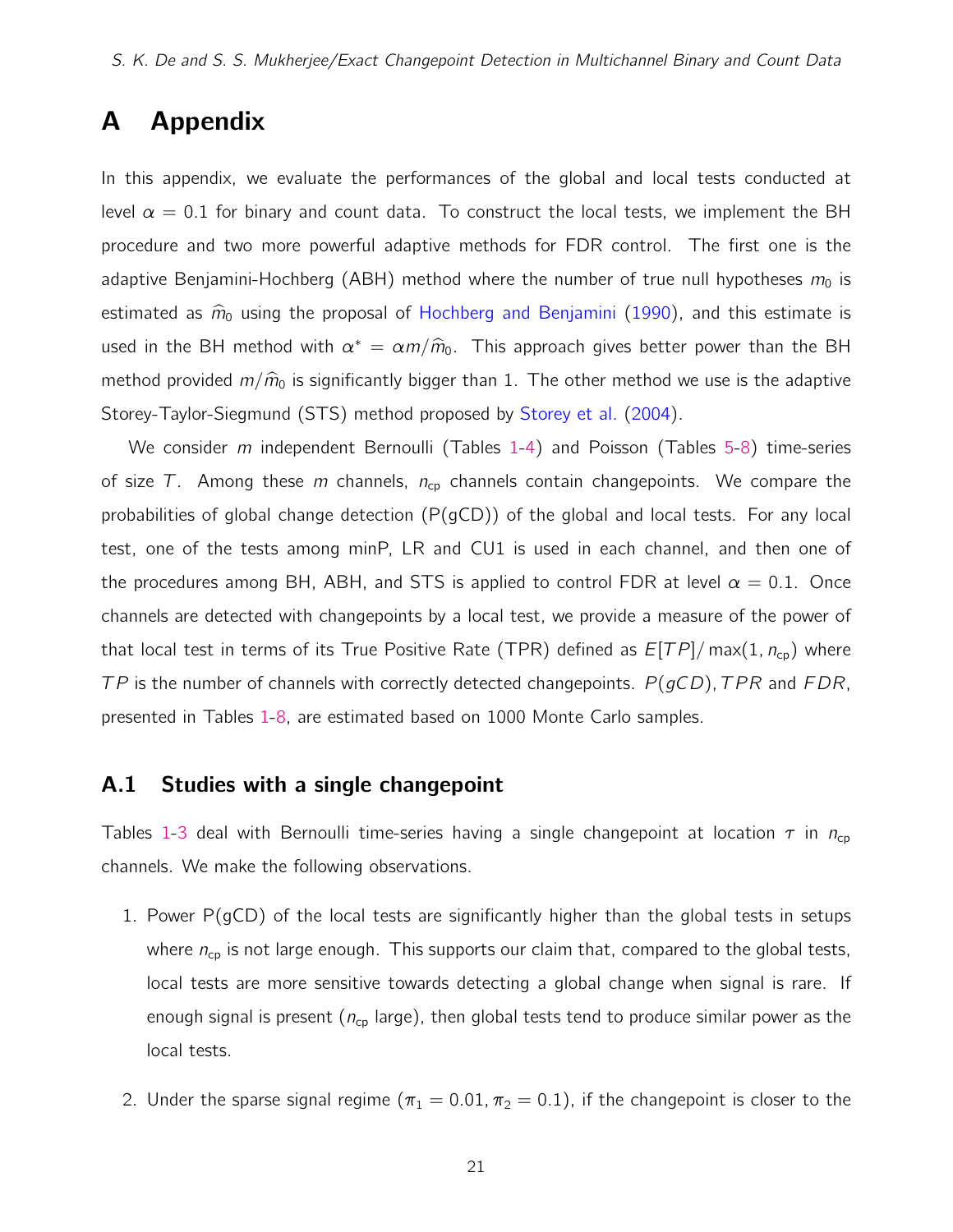boundary ( $T = 200, \tau = 175$ ), then global tests fail miserably to detect a global change (Table [2\)](#page-24-0) whereas local tests are able to detect such a change with high probability even for small to moderate signal ( $n_{cp} = 10$ , 20 for  $m = 200$ , and  $n_{cp} = 20$ , 40 for  $m = 1000$ ).

- 3. Performances of the three FDR controlling procedures are similar, although STS seems to yield slightly more power in most of the cases.
- 4. gCU1 performs much better than gCU.5 when the changepoint occurs in the middle of the time-series, and gCU.5 significantly outperforms gCU1 when the changepoint is near the boundary.
- 5. Both  $P(gCD)$  and TPR increase as  $n_{cp}$  increases or m decreases (see Tables [1,](#page-23-0) [2](#page-24-0) or Tables [1,](#page-23-0) [3\)](#page-25-0).
- 6. The CU1 local tests perform better than the minP and the LR local tests in most of the cases except for a few cases in Table [2](#page-24-0) where the changepoint is near the boundary.

Tables [5](#page-27-0)[-7](#page-29-0) deal with Poisson time-series of small ( $T = 10$ ) and moderate ( $T = 50$ ) sizes having a single changepoint at  $\tau$  in  $n_{cp}$  channels. We observe the same phenomena mentioned in points 1, 3 and 4 above. If the channels have strong signal (e.g.,  $\lambda_1 = 0.3, \lambda_2 = 3$ ), then the local tests perform well even for small sample sizes (e.g.,  $T = 10$ ) and very small  $n_{cp}$ (e.g.,  $n_{cp} = 2, 6$ ). For cases with moderate sample size (e.g.,  $T = 50$ ), global changes are detected with high probability even with weak signal (e.g.,  $\lambda_1 = 0.25$ ,  $\lambda_2 = 0.75$ ). For settings with  $T = 50$ , the global and local tests return higher values of  $P(gCD)$  and  $TPR$  when the changepoint occurs near the middle of the time-series. This simulation study also indicates that there is no uniformly best conditional exact test among minP, LR and CU1.

### A.2 Studies with multiple changepoints

For a binary or count time-series with multiple changepoints, the exact conditional tests minP, LR and CU1 are theoretically valid level- $\alpha$  tests. We conduct comparative power analyses of these tests under the scenarios described in Tables [4](#page-26-0) and [8.](#page-30-0)

Table [4](#page-26-0) deals with  $m$  independent Bernoulli time-series of the form:  $X_1,\ldots,X_{\tau_1}\stackrel{\text{i.i.d.}}{\sim}\text{Ber}(\pi_1)$ ,  $X_{\tau_1+1},\ldots,X_{\tau_2}\stackrel{\text{i.i.d.}}{\sim}\text{Ber}(\pi_2),\ X_{\tau_2+1},\ldots,X_{\tau_3}\stackrel{\text{i.i.d.}}{\sim}\text{Ber}(\pi_3),\ X_{\tau_3+1},\ldots,X_{\tau}\stackrel{\text{i.i.d.}}{\sim}\text{Ber}(\pi_4) \text{ with } \mathcal{T}=$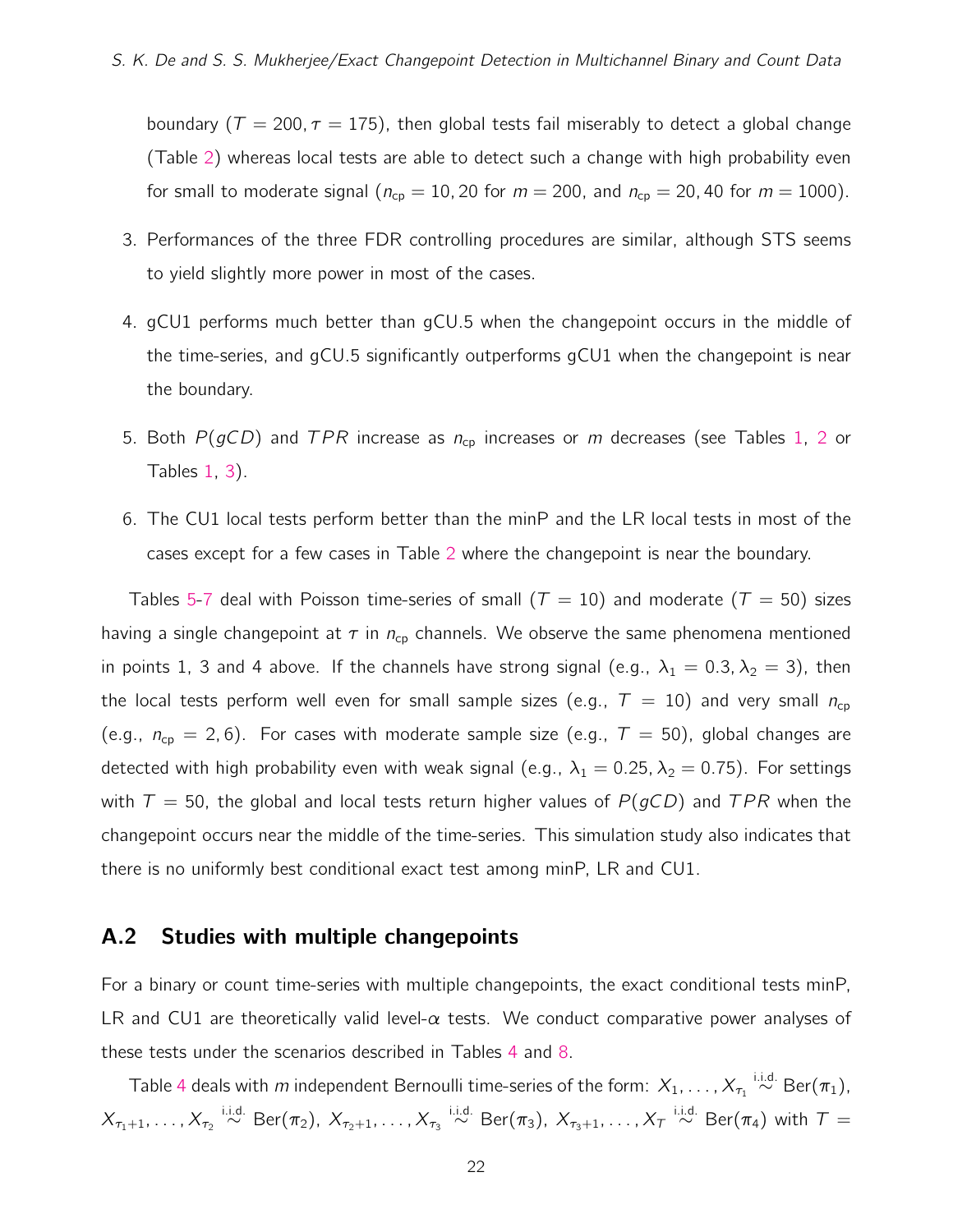200,  $m = 200$ .  $n_{cp}$  channels contain changepoints at  $\tau_1 = 50$ ,  $\tau_2 = 100$  and  $\tau_3 = 150$ . Interestingly, the LR test performs better than the minP and CU1 tests in all the scenarios considered here. Under the rare signal regime, the local tests produce much higher  $P(qCD)$  than the global tests which supports the claims of Section [6.](#page-16-0) In the first setting ( $\pi_1 = 0.01$ ,  $\pi_2 =$ 0.1,  $\pi_3 = 0.2$ ,  $\pi_4 = 0.3$ ) in Table [4,](#page-26-0) the Bernoulli probabilities increase steadily over time and strong signals are present in channels with changepoints. Thus  $TPR$  and  $P(gCD)$  are significantly high even for quite small  $n_{cp}$ . In the second setup ( $\pi_1 = 0.01$ ,  $\pi_2 = 0.2$ ,  $\pi_3 =$ 0.1,  $\pi_4 = 0.3$ ), the Bernoulli probabilities increase and decrease alternatively as time progresses. The local and the global tests experience in this setting a loss of power compared to the first setting. However, the local tests continue to uniformly (and significantly) dominate over the global tests. Note also that the CU1 local tests suffer the most whereas the LR local tests work the best.

In Table [8,](#page-30-0) we consider  $m$  independent Poisson time-series of the form:  $X_1, \ldots, X_{\tau_1} \stackrel{\text{i.i.d.}}{\sim}$  $\mathsf{Pois}(\lambda_1),\ X_{\tau_1+1},\dots, X_{\tau_2}\overset{\mathsf{i.i.d.}}{\sim}\mathsf{Pois}(\lambda_2),\ X_{\tau_2+1},\dots, X_{\tau_3}\overset{\mathsf{i.i.d.}}{\sim}\mathsf{Pois}(\lambda_3),\ X_{\tau_3+1},\dots, X_{\tau}\overset{\mathsf{i.i.d.}}{\sim}\mathsf{Pois}(\lambda_4)$ where  $T = 50$ ,  $m = 200$  and  $n_{cp}$  channels contain changepoints at  $\tau_1 = 10, \tau_2 = 20$  and  $\tau_3 = 35$ . Interestingly, the CU1 local tests outperform all other local tests for both the settings presented in Table [8.](#page-30-0) The local and the global tests produce less power in the second setting  $(\lambda_1 = 0.2, \lambda_2 = 0.8, \lambda_3 = 0.5, \lambda_4 = 1.4)$  compared to the first setting  $(\lambda_1 = 0.2, \lambda_2 = 0.5,$  $\lambda_3 = 0.8$ ,  $\lambda_4 = 1.4$ ). However, under both the settings, the local tests produce much higher power than the global tests when very few channels ( $n_{cp} = 2, 4, 8$ ) undergo changes, which again corroborates the claims of Section [6.](#page-16-0)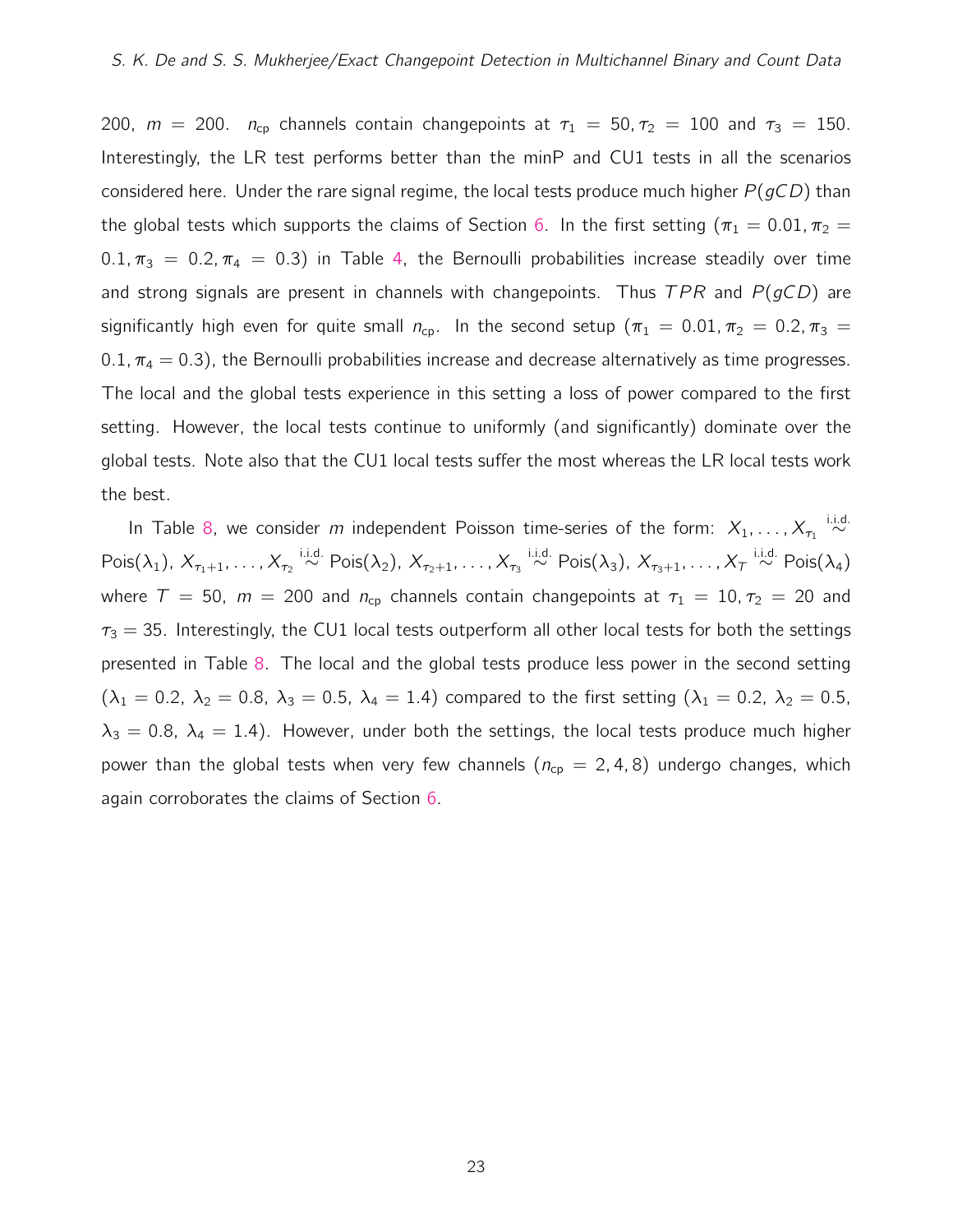<span id="page-23-0"></span>Table 1: Comparison of gCU.5 and gCU1 with local tests obtained by combining the FDR controlling procedures BH, ABH and STS with minP, LR, and CU1 in m independent Bernoulli series of the form:

 $X_1,\ldots,X_\tau \stackrel{\text{i.i.d.}}{\sim} \text{Ber}(\pi_1),\,X_{\tau+1},\ldots,X_\tau \stackrel{\text{i.i.d.}}{\sim} \text{Ber}(\pi_2).$  Tests are conducted at level  $\alpha=0.1$  and  $n_\text{cp}$ channels (among  $m$ ) contain a change at  $\tau$ .

|                  | $m = 200$ , $T = 50$ , $\tau = 25$ , $\pi_1 = 0.01$ , $\pi_2 = 0.30$ |       |       |           |                                                                        |              |             |            |            |            |            |              |
|------------------|----------------------------------------------------------------------|-------|-------|-----------|------------------------------------------------------------------------|--------------|-------------|------------|------------|------------|------------|--------------|
|                  |                                                                      |       |       | minP      | <b>LR</b>                                                              | CU1          | minP        | <b>LR</b>  | CU1        | minP       | LR         | CU1          |
| $n_{cp}$         |                                                                      | gCU.5 | gCU1  | <b>BH</b> | <b>BH</b>                                                              | <b>BH</b>    | ABH         | <b>ABH</b> | <b>ABH</b> | <b>STS</b> | <b>STS</b> | <b>STS</b>   |
| 0                | P(gCD)                                                               | 0.114 | 0.082 | 0.086     | 0.108                                                                  | 0.09         | 0.086       | 0.108      | 0.09       | 0.09       | 0.11       | 0.092        |
| 5                | P(gCD)                                                               | 0.276 | 0.432 | 0.430     | 0.506                                                                  | 0.540        | 0.430       | 0.506      | 0.540      | 0.436      | 0.508      | 0.546        |
|                  | TPR                                                                  |       |       | 0.122     | 0.168                                                                  | 0.182        | 0.122       | 0.168      | 0.182      | 0.124      | 0.169      | 0.186        |
|                  | <b>FDR</b>                                                           |       |       | 0.091     | 0.092                                                                  | 0.088        | 0.091       | 0.094      | 0.089      | 0.091      | 0.094      | 0.089        |
| 10               | P(gCD)                                                               | 0.636 | 0.806 | 0.704     | 0.784                                                                  | 0.812        | 0.710       | 0.786      | 0.816      | 0.726      | 0.788      | 0.830        |
|                  | <b>TPR</b>                                                           |       |       | 0.182     | 0.238                                                                  | 0.265        | 0.185       | 0.239      | 0.270      | 0.191      | 0.242      | 0.280        |
|                  | <b>FDR</b>                                                           |       |       | 0.081     | 0.074                                                                  | 0.076        | 0.084       | 0.076      | 0.080      | 0.086      | 0.078      | 0.082        |
| 15               | P(gCD)                                                               | 0.912 | 0.974 | 0.854     | 0.914                                                                  | 0.924        | 0.856       | 0.916      | 0.928      | 0.868      | 0.920      | 0.930        |
|                  | <b>TPR</b>                                                           |       |       | 0.241     | 0.302                                                                  | 0.340        | 0.249       | 0.310      | 0.359      | 0.253      | 0.311      | 0.360        |
|                  | <b>FDR</b>                                                           |       |       | 0.089     | 0.090                                                                  | 0.091        | 0.093       | 0.093      | 0.096      | 0.095      | 0.094      | 0.094        |
|                  |                                                                      |       |       |           | $m = 200$ , $T = 50$ , $\tau = 40$ , $\pi_1 = 0.01$ , $\pi_2 = 0.30$   |              |             |            |            |            |            |              |
| 5                | P(gCD)                                                               | 0.182 | 0.148 | 0.616     | 0.614                                                                  | 0.624        | 0.616       | 0.614      | 0.624      | 0.622      | 0.616      | 0.628        |
|                  | TPR                                                                  |       |       | 0.193     | 0.194                                                                  | 0.219        | 0.193       | 0.194      | 0.220      | 0.195      | 0.195      | 0.221        |
|                  | <b>FDR</b>                                                           |       |       | 0.098     | 0.093                                                                  | 0.090        | 0.098       | 0.094      | 0.091      | 0.100      | 0.097      | 0.091        |
| 10               | P(gCD)                                                               | 0.458 | 0.178 | 0.832     | 0.828                                                                  | 0.852        | 0.834       | 0.828      | 0.852      | 0.838      | 0.832      | 0.854        |
|                  | <b>TPR</b>                                                           |       |       | 0.234     | 0.240                                                                  | 0.266        | 0.234       | 0.241      | 0.267      | 0.238      | 0.243      | 0.268        |
|                  | <b>FDR</b>                                                           |       |       | 0.084     | 0.083                                                                  | 0.080        | 0.088       | 0.084      | 0.081      | 0.088      | 0.086      | 0.082        |
| 15               | P(gCD)                                                               | 0.754 | 0.304 | 0.936     | 0.936                                                                  | 0.950        | 0.936       | 0.936      | 0.952      | 0.936      | 0.936      | 0.954        |
|                  | <b>TPR</b>                                                           |       |       | 0.308     | 0.311                                                                  | 0.329        | 0.309       | 0.312      | 0.333      | 0.312      | 0.314      | 0.337        |
|                  | <b>FDR</b>                                                           |       |       | 0.090     | 0.091                                                                  | 0.087        | 0.092       | 0.094      | 0.089      | 0.095      | 0.096      | 0.091        |
|                  |                                                                      |       |       |           | $m = 200$ , $T = 200$ , $\tau = 100$ , $\pi_1 = 0.01$ , $\pi_2 = 0.10$ |              |             |            |            |            |            |              |
| $\boldsymbol{0}$ | P(gCD)                                                               | 0.084 | 0.096 | 0.104     | 0.098                                                                  | 0.090        | 0.104       | 0.098      | 0.090      | 0.106      | 0.102      | 0.092        |
| 10               | P(gCD)                                                               | 0.232 | 0.320 | 0.726     | 0.828                                                                  | 0.854        | 0.728       | 0.830      | 0.858      | 0.744      | 0.838      | 0.864        |
|                  | TPR                                                                  |       |       | 0.189     | 0.258                                                                  | 0.287        | 0.192       | 0.260      | 0.293      | 0.199      | 0.266      | 0.300        |
|                  | <b>FDR</b>                                                           |       |       | 0.097     | 0.097                                                                  | 0.088        | 0.097       | 0.097      | 0.091      | 0.099      | 0.100      | 0.089        |
| 20               | P(gCD)                                                               | 0.454 | 0.676 | 0.964     | 0.984                                                                  | 0.992        | 0.964       | 0.984      | 0.992      | 0.966      | 0.986      | 0.992        |
|                  | TPR                                                                  |       |       | 0.303     | 0.378                                                                  | 0.431        | 0.314       | 0.388      | 0.446      | 0.323      | 0.393      | 0.452        |
|                  | <b>FDR</b>                                                           |       |       | 0.093     | 0.091                                                                  | 0.083        | 0.097       | 0.095      | 0.090      | 0.101      | 0.099      | 0.094        |
| 30               | P(gCD)                                                               | 0.794 | 0.928 | $\,1$     | $1\,$                                                                  | $\mathbf{1}$ | $\mathbf 1$ | $1\,$      | $1\,$      | $1\,$      | $1\,$      | $\mathbf{1}$ |
|                  | TPR                                                                  |       |       | 0.365     | 0.433                                                                  | 0.517        | 0.383       | 0.452      | 0.546      | 0.395      | 0.459      | 0.557        |
|                  | <b>FDR</b>                                                           |       |       | 0.083     | 0.083                                                                  | 0.082        | 0.090       | 0.091      | 0.093      | 0.094      | 0.095      | 0.096        |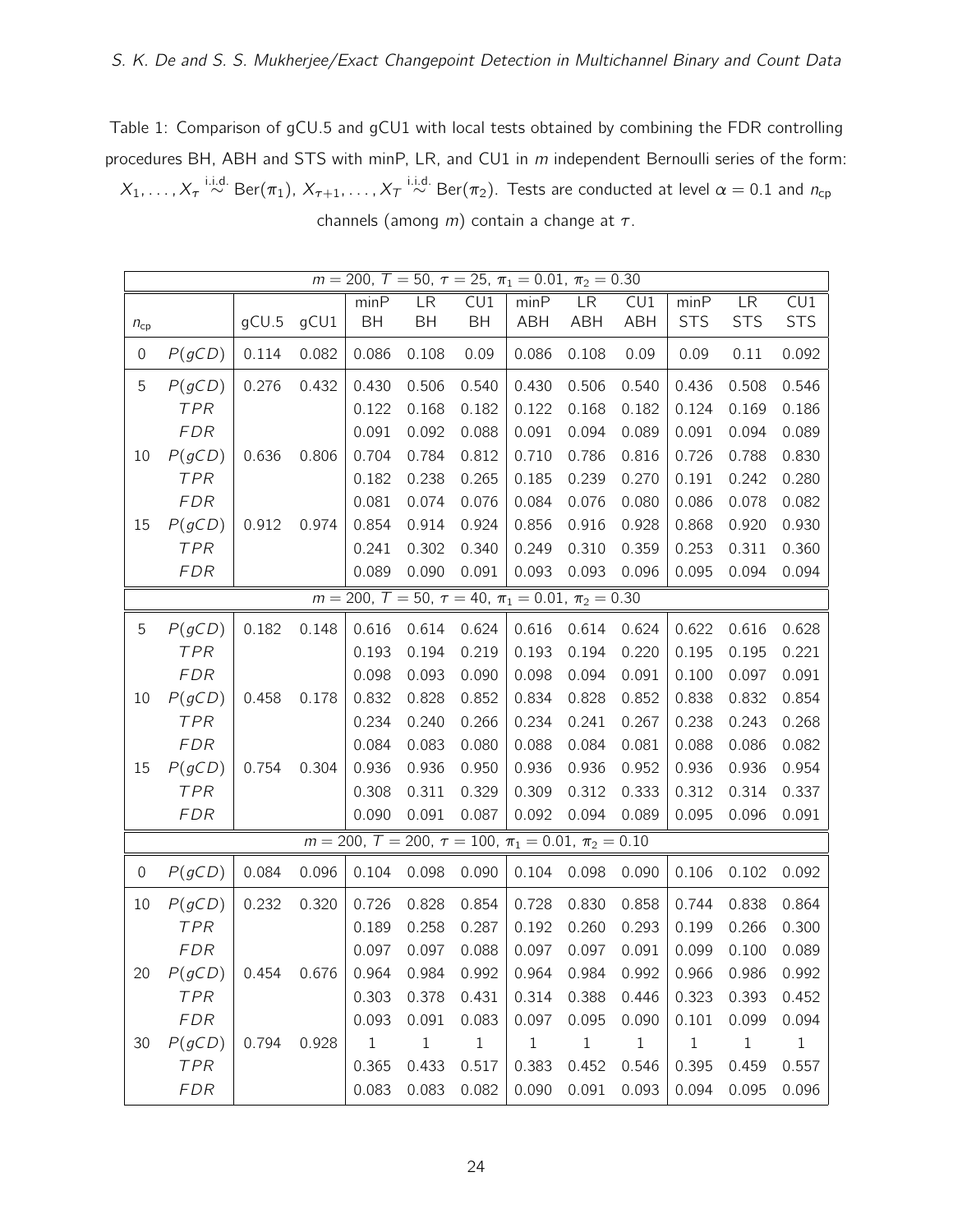<span id="page-24-0"></span>Table 2: (Cont'd) Comparison of gCU.5 and gCU1 with local tests obtained by combining the FDR controlling procedures BH, ABH and STS with minP, LR, and CU1 in m independent Bernoulli series of the form:  $X_1,\ldots,X_\tau \stackrel{\text{i.i.d.}}{\sim} \text{Ber}(\pi_1),\,X_{\tau+1},\ldots,X_\tau \stackrel{\text{i.i.d.}}{\sim} \text{Ber}(\pi_2).$  Tests are conducted at level  $\alpha=0.1$ and  $n_{cp}$  channels (among m) contain a change at  $\tau$ .

|             | $m = 200$ , $T = 200$ , $\tau = 175$ , $\pi_1 = 0.01$ , $\pi_2 = 0.10$ |       |       |       |                                                                         |                         |       |           |                         |            |            |                         |  |
|-------------|------------------------------------------------------------------------|-------|-------|-------|-------------------------------------------------------------------------|-------------------------|-------|-----------|-------------------------|------------|------------|-------------------------|--|
|             |                                                                        |       |       | minP  | LR                                                                      | $\overline{\text{CU1}}$ | minP  | <b>LR</b> | $\overline{\text{CU1}}$ | minP       | LR         | $\overline{\text{CU1}}$ |  |
| $n_{cp}$    |                                                                        | gCU.5 | gCU1  | BH    | BH                                                                      | <b>BH</b>               | ABH   | ABH       | ABH                     | <b>STS</b> | <b>STS</b> | <b>STS</b>              |  |
| 10          | P(gCD)                                                                 | 0.148 | 0.120 | 0.720 | 0.684                                                                   | 0.610                   | 0.722 | 0.684     | 0.610                   | 0.722      | 0.688      | 0.620                   |  |
|             | <b>TPR</b>                                                             |       |       | 0.137 | 0.119                                                                   | 0.104                   | 0.139 | 0.120     | 0.104                   | 0.141      | 0.121      | 0.106                   |  |
|             | <b>FDR</b>                                                             |       |       | 0.104 | 0.102                                                                   | 0.098                   | 0.104 | 0.104     | 0.099                   | 0.107      | 0.105      | 0.102                   |  |
| 20          | P(gCD)                                                                 | 0.190 | 0.130 | 0.926 | 0.894                                                                   | 0.866                   | 0.926 | 0.894     | 0.866                   | 0.926      | 0.898      | 0.870                   |  |
|             | TPR                                                                    |       |       | 0.176 | 0.157                                                                   | 0.138                   | 0.180 | 0.159     | 0.140                   | 0.184      | 0.164      | 0.144                   |  |
|             | <b>FDR</b>                                                             |       |       | 0.093 | 0.090                                                                   | 0.103                   | 0.095 | 0.092     | 0.103                   | 0.097      | 0.098      | 0.105                   |  |
| 30          | P(gCD)                                                                 | 0.445 | 0.142 | 0.976 | 0.966                                                                   | 0.960                   | 0.976 | 0.966     | 0.960                   | 0.976      | 0.966      | 0.960                   |  |
|             | <b>TPR</b>                                                             |       |       | 0.199 | 0.178                                                                   | 0.156                   | 0.208 | 0.184     | 0.159                   | 0.217      | 0.189      | 0.166                   |  |
|             | <b>FDR</b>                                                             |       |       | 0.081 | 0.080                                                                   | 0.083                   | 0.084 | 0.085     | 0.088                   | 0.089      | 0.088      | 0.092                   |  |
|             |                                                                        |       |       |       | $m = 1000$ , $T = 200$ , $\tau = 100$ , $\pi_1 = 0.01$ , $\pi_2 = 0.10$ |                         |       |           |                         |            |            |                         |  |
| $\mathbf 0$ | P(gCD)                                                                 | 0.110 | 0.095 | 0.122 | 0.122                                                                   | 0.106                   | 0.122 | 0.122     | 0.106                   | 0.122      | 0.122      | 0.106                   |  |
| 20          | P(gCD)                                                                 | 0.192 | 0.330 | 0.674 | 0.782                                                                   | 0.794                   | 0.674 | 0.782     | 0.794                   | 0.674      | 0.782      | 0.794                   |  |
|             | TPR                                                                    |       |       | 0.073 | 0.118                                                                   | 0.121                   | 0.073 | 0.118     | 0.121                   | 0.073      | 0.118      | 0.122                   |  |
|             | <b>FDR</b>                                                             |       |       | 0.109 | 0.110                                                                   | 0.101                   | 0.109 | 0.110     | 0.101                   | 0.109      | 0.110      | 0.101                   |  |
| 40          | P(gCD)                                                                 | 0.370 | 0.650 | 0.882 | 0.966                                                                   | 0.968                   | 0.882 | 0.966     | 0.968                   | 0.886      | 0.968      | 0.968                   |  |
|             | TPR                                                                    |       |       | 0.110 | 0.179                                                                   | 0.198                   | 0.111 | 0.180     | 0.200                   | 0.114      | 0.184      | 0.205                   |  |
|             | <b>FDR</b>                                                             |       |       | 0.102 | 0.096                                                                   | 0.098                   | 0.102 | 0.096     | 0.098                   | 0.103      | 0.099      | 0.101                   |  |
| 60          | P(gCD)                                                                 | 0.700 | 0.925 | 0.970 | 0.996                                                                   | 0.992                   | 0.970 | 0.996     | 0.992                   | 0.970      | 0.996      | 0.994                   |  |
|             | <b>TPR</b>                                                             |       |       | 0.171 | 0.252                                                                   | 0.286                   | 0.174 | 0.257     | 0.292                   | 0.180      | 0.261      | 0.300                   |  |
|             | <b>FDR</b>                                                             |       |       | 0.091 | 0.090                                                                   | 0.091                   | 0.093 | 0.092     | 0.093                   | 0.097      | 0.094      | 0.096                   |  |
|             |                                                                        |       |       |       | $m = 1000$ , $T = 200$ , $\tau = 175$ , $\pi_1 = 0.01$ , $\pi_2 = 0.10$ |                         |       |           |                         |            |            |                         |  |
| 20          | P(gCD)                                                                 | 0.148 | 0.125 | 0.682 | 0.682                                                                   | 0.656                   | 0.682 | 0.682     | 0.656                   | 0.682      | 0.682      | 0.656                   |  |
|             | TPR                                                                    |       |       | 0.074 | 0.072                                                                   | 0.062                   | 0.074 | 0.072     | 0.062                   | 0.074      | 0.072      | 0.062                   |  |
|             | <b>FDR</b>                                                             |       |       | 0.113 | 0.115                                                                   | 0.109                   | 0.113 | 0.115     | 0.109                   | 0.115      | 0.115      | 0.109                   |  |
| 40          | P(gCD)                                                                 | 0.256 | 0.160 | 0.912 | 0.900                                                                   | 0.872                   | 0.912 | 0.900     | 0.872                   | 0.912      | 0.900      | 0.872                   |  |
|             | TPR                                                                    |       |       | 0.100 | 0.088                                                                   | 0.075                   | 0.100 | 0.088     | 0.075                   | 0.101      | 0.089      | 0.075                   |  |
|             | <b>FDR</b>                                                             |       |       | 0.106 | 0.100                                                                   | 0.094                   | 0.106 | 0.100     | 0.094                   | 0.107      | 0.102      | 0.096                   |  |
| 60          | P(gCD)                                                                 | 0.354 | 0.185 | 0.990 | 0.982                                                                   | 0.974                   | 0.990 | 0.982     | 0.974                   | 0.990      | 0.982      | 0.976                   |  |
|             | <b>TPR</b>                                                             |       |       | 0.129 | 0.112                                                                   | 0.091                   | 0.130 | 0.112     | 0.091                   | 0.132      | 0.113      | 0.093                   |  |
|             | <b>FDR</b>                                                             |       |       | 0.096 | 0.092                                                                   | 0.093                   | 0.097 | 0.092     | 0.093                   | 0.099      | 0.094      | 0.094                   |  |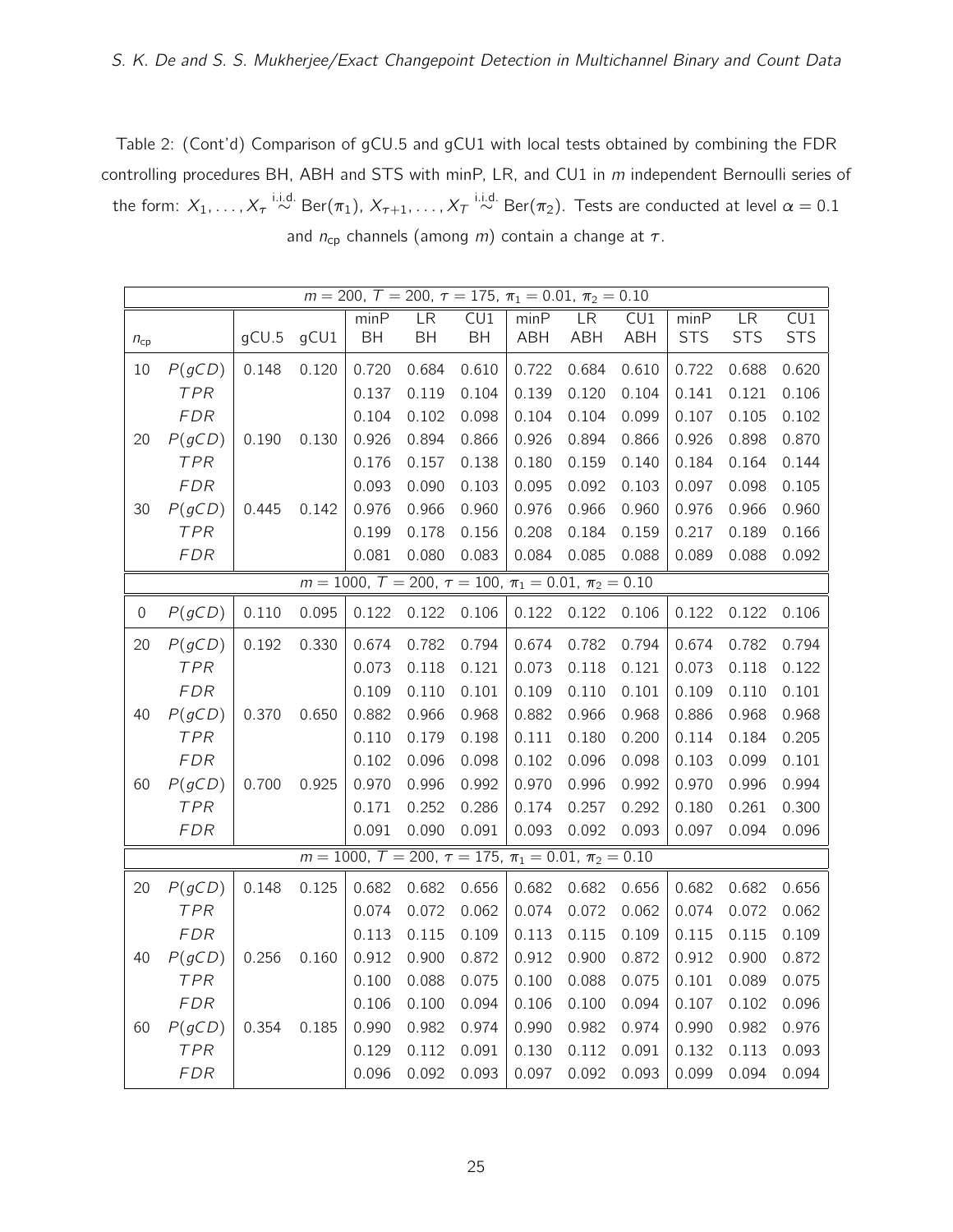<span id="page-25-0"></span>Table 3: (Cont'd) Comparison of gCU.5 and gCU1 with local tests obtained by combining the FDR controlling procedures BH, ABH and STS with minP, LR, and CU1 in m independent Bernoulli series of the form:  $X_1,\ldots,X_\tau \stackrel{\text{i.i.d.}}{\sim} \text{Ber}(\pi_1),\,X_{\tau+1},\ldots,X_\tau \stackrel{\text{i.i.d.}}{\sim} \text{Ber}(\pi_2).$  Tests are conducted at level  $\alpha=0.1$ and  $n_{cp}$  channels (among *m*) contain a change at  $\tau$ .

|          | $m = 1000$ , $T = 50$ , $\tau = 25$ , $\pi_1 = 0.01$ , $\pi_2 = 0.30$ |       |       |           |                                                                       |           |            |            |            |            |            |            |  |
|----------|-----------------------------------------------------------------------|-------|-------|-----------|-----------------------------------------------------------------------|-----------|------------|------------|------------|------------|------------|------------|--|
|          |                                                                       |       |       | minP      | LR                                                                    | CU1       | minP       | LR         | CU1        | minP       | <b>LR</b>  | CU1        |  |
| $n_{cp}$ |                                                                       | gCU.5 | gCU1  | <b>BH</b> | <b>BH</b>                                                             | <b>BH</b> | <b>ABH</b> | <b>ABH</b> | <b>ABH</b> | <b>STS</b> | <b>STS</b> | <b>STS</b> |  |
| 0        | P(gCD)                                                                | 0.096 | 0.11  | 0.086     | 0.086                                                                 | 0.080     | 0.086      | 0.086      | 0.080      | 0.086      | 0.086      | 0.080      |  |
| 10       | P(gCD)                                                                | 0.258 | 0.404 | 0.356     | 0.402                                                                 | 0.428     | 0.356      | 0.402      | 0.428      | 0.356      | 0.404      | 0.428      |  |
|          | <b>TPR</b>                                                            |       |       | 0.046     | 0.055                                                                 | 0.065     | 0.046      | 0.055      | 0.065      | 0.046      | 0.055      | 0.065      |  |
|          | <b>FDR</b>                                                            |       |       | 0.091     | 0.109                                                                 | 0.095     | 0.091      | 0.109      | 0.095      | 0.091      | 0.110      | 0.095      |  |
| 20       | P(gCD)                                                                | 0.566 | 0.792 | 0.590     | 0.650                                                                 | 0.722     | 0.590      | 0.650      | 0.722      | 0.590      | 0.650      | 0.722      |  |
|          | <b>TPR</b>                                                            |       |       | 0.065     | 0.085                                                                 | 0.099     | 0.065      | 0.085      | 0.099      | 0.065      | 0.085      | 0.100      |  |
|          | <b>FDR</b>                                                            |       |       | 0.098     | 0.094                                                                 | 0.089     | 0.098      | 0.094      | 0.089      | 0.098      | 0.094      | 0.088      |  |
| 30       | P(gCD)                                                                | 0.850 | 0.966 | 0.744     | 0.810                                                                 | 0.822     | 0.744      | 0.810      | 0.822      | 0.744      | 0.810      | 0.822      |  |
|          | <b>TPR</b>                                                            |       |       | 0.081     | 0.108                                                                 | 0.122     | 0.081      | 0.109      | 0.122      | 0.081      | 0.108      | 0.124      |  |
|          | <b>FDR</b>                                                            |       |       | 0.085     | 0.082                                                                 | 0.078     | 0.085      | 0.083      | 0.078      | 0.085      | 0.083      | 0.079      |  |
|          |                                                                       |       |       |           | $m = 1000$ , $T = 50$ , $\tau = 40$ , $\pi_1 = 0.01$ , $\pi_2 = 0.30$ |           |            |            |            |            |            |            |  |
| 10       | P(gCD)                                                                | 0.182 | 0.132 | 0.494     | 0.474                                                                 | 0.614     | 0.494      | 0.474      | 0.614      | 0.494      | 0.474      | 0.614      |  |
|          | TPR                                                                   |       |       | 0.084     | 0.071                                                                 | 0.103     | 0.084      | 0.071      | 0.103      | 0.084      | 0.071      | 0.103      |  |
|          | <b>FDR</b>                                                            |       |       | 0.090     | 0.109                                                                 | 0.098     | 0.090      | 0.109      | 0.098      | 0.090      | 0.109      | 0.098      |  |
| 20       | P(gCD)                                                                | 0.418 | 0.166 | 0.782     | 0.754                                                                 | 0.862     | 0.782      | 0.754      | 0.862      | 0.782      | 0.754      | 0.862      |  |
|          | TPR                                                                   |       |       | 0.125     | 0.119                                                                 | 0.145     | 0.125      | 0.119      | 0.145      | 0.125      | 0.120      | 0.146      |  |
|          | <b>FDR</b>                                                            |       |       | 0.098     | 0.092                                                                 | 0.102     | 0.098      | 0.092      | 0.102      | 0.098      | 0.092      | 0.102      |  |
| 30       | P(gCD)                                                                | 0.670 | 0.242 | 0.898     | 0.894                                                                 | 0.936     | 0.898      | 0.894      | 0.936      | 0.898      | 0.894      | 0.936      |  |
|          | <b>TPR</b>                                                            |       |       | 0.147     | 0.140                                                                 | 0.172     | 0.147      | 0.140      | 0.172      | 0.148      | 0.140      | 0.173      |  |
|          | <b>FDR</b>                                                            |       |       | 0.079     | 0.076                                                                 | 0.078     | 0.079      | 0.076      | 0.078      | 0.079      | 0.076      | 0.078      |  |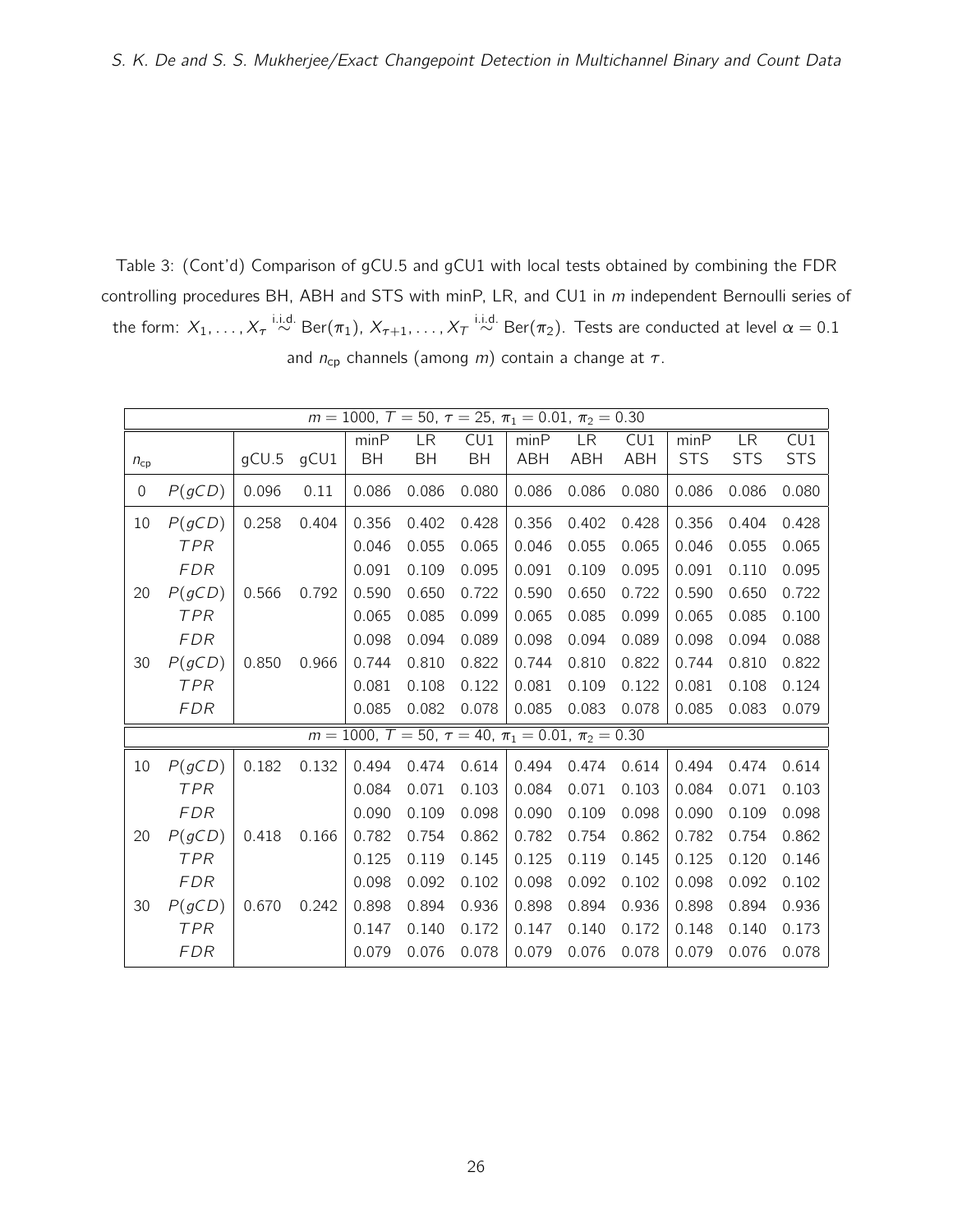<span id="page-26-0"></span>Table 4: [Multiple changepoints] Comparison of gCU.5 and gCU1 with local tests obtained by combining the FDR controlling procedures BH, ABH and STS with minP, LR, and CU1 in  $m$  independent Bernoulli series of the form:  $X_1,\ldots,X_{\tau_1}\overset{\textup{i.i.d.}}{\sim}\textup{Ber}(\pi_1),$   $X_{\tau_1+1},\ldots,X_{\tau_2}\overset{\textup{i.i.d.}}{\sim}\textup{Ber}(\pi_2),$   $X_{\tau_2+1},\ldots,X_{\tau_3}\overset{\textup{i.i.d.}}{\sim}\textup{Ber}(\pi_3)$ and  $X_{\tau_3+1},\ldots,X_{\tau} \stackrel{\text{i.i.d.}}{\sim} \text{Ber}(\pi_4)$ , where  $\tau=$  200 and  $m$   $=$  200. Tests are conducted at level  $\alpha=$  0.1 and  $n_{cp}$  channels (among m) contain 3 changes at locations  $\tau_1 = 50$ ,  $\tau_2 = 100$  and  $\tau_3 = 150$ .

|              | $\pi_1 = 0.01$ , $\pi_2 = 0.1$ , $\pi_3 = 0.2$ , $\pi_4 = 0.3$ |       |       |       |                                                                |              |              |              |            |             |              |            |  |
|--------------|----------------------------------------------------------------|-------|-------|-------|----------------------------------------------------------------|--------------|--------------|--------------|------------|-------------|--------------|------------|--|
|              |                                                                |       |       | minP  | LR                                                             | CU1          | minP         | <b>LR</b>    | CU1        | minP        | <b>LR</b>    | CU1        |  |
| $n_{cp}$     |                                                                | gCU.5 | gCU1  | BH    | <b>BH</b>                                                      | <b>BH</b>    | <b>ABH</b>   | <b>ABH</b>   | <b>ABH</b> | <b>STS</b>  | <b>STS</b>   | <b>STS</b> |  |
| 0            | P(gCD)                                                         | 0.084 | 0.096 | 0.104 | 0.098                                                          | 0.090        | 0.104        | 0.098        | 0.090      | 0.106       | 0.102        | 0.092      |  |
| $\mathbf{2}$ | P(gCD)                                                         | 0.227 | 0.328 | 0.930 | 0.954                                                          | 0.922        | 0.930        | 0.954        | 0.922      | 0.930       | 0.954        | 0.930      |  |
|              | <b>TPR</b>                                                     |       |       | 0.761 | 0.811                                                          | 0.764        | 0.761        | 0.811        | 0.764      | 0.763       | 0.812        | 0.776      |  |
|              | <b>FDR</b>                                                     |       |       | 0.092 | 0.087                                                          | 0.101        | 0.092        | 0.087        | 0.101      | 0.094       | 0.089        | 0.105      |  |
| 4            | P(gCD)                                                         | 0.556 | 0.660 | $1\,$ | $\mathbf{1}$                                                   | 0.992        | $\mathbf{1}$ | $\mathbf{1}$ | 0.992      | $\mathbf 1$ | $\mathbf{1}$ | 0.992      |  |
|              | <b>TPR</b>                                                     |       |       | 0.832 | 0.861                                                          | 0.832        | 0.832        | 0.863        | 0.833      | 0.836       | 0.865        | 0.837      |  |
|              | <b>FDR</b>                                                     |       |       | 0.110 | 0.104                                                          | 0.100        | 0.110        | 0.106        | 0.102      | 0.112       | 0.105        | 0.104      |  |
| 6            | P(gCD)                                                         | 0.826 | 0.892 | 1     | 1                                                              | $\mathbf{1}$ | 1            | 1            | 1          | 1           | 1            | 1          |  |
|              | <b>TPR</b>                                                     |       |       | 0.866 | 0.889                                                          | 0.869        | 0.867        | 0.890        | 0.871      | 0.870       | 0.891        | 0.872      |  |
|              | FDR                                                            |       |       | 0.102 | 0.096                                                          | 0.099        | 0.103        | 0.098        | 0.103      | 0.104       | 0.098        | 0.104      |  |
|              |                                                                |       |       |       | $\pi_1 = 0.01$ , $\pi_2 = 0.2$ , $\pi_3 = 0.1$ , $\pi_4 = 0.3$ |              |              |              |            |             |              |            |  |
| $\mathbf{2}$ | P(gCD)                                                         | 0.188 | 0.156 | 0.692 | 0.806                                                          | 0.476        | 0.692        | 0.808        | 0.476      | 0.692       | 0.808        | 0.484      |  |
|              | <b>TPR</b>                                                     |       |       | 0.475 | 0.602                                                          | 0.281        | 0.475        | 0.605        | 0.282      | 0.479       | 0.605        | 0.288      |  |
|              | <b>FDR</b>                                                     |       |       | 0.090 | 0.086                                                          | 0.086        | 0.090        | 0.085        | 0.086      | 0.091       | 0.088        | 0.089      |  |
| 4            | P(gCD)                                                         | 0.402 | 0.254 | 0.910 | 0.978                                                          | 0.692        | 0.910        | 0.978        | 0.692      | 0.910       | 0.978        | 0.698      |  |
|              | <b>TPR</b>                                                     |       |       | 0.570 | 0.689                                                          | 0.321        | 0.571        | 0.693        | 0.322      | 0.576       | 0.692        | 0.327      |  |
|              | <b>FDR</b>                                                     |       |       | 0.109 | 0.104                                                          | 0.099        | 0.109        | 0.104        | 0.103      | 0.110       | 0.104        | 0.102      |  |
| 6            | P(gCD)                                                         | 0.632 | 0.352 | 0.982 | 0.994                                                          | 0.866        | 0.982        | 0.996        | 0.866      | 0.984       | 0.994        | 0.872      |  |
|              | <b>TPR</b>                                                     |       |       | 0.650 | 0.751                                                          | 0.384        | 0.651        | 0.754        | 0.387      | 0.655       | 0.756        | 0.391      |  |
|              | <b>FDR</b>                                                     |       |       | 0.102 | 0.100                                                          | 0.100        | 0.105        | 0.102        | 0.101      | 0.106       | 0.103        | 0.105      |  |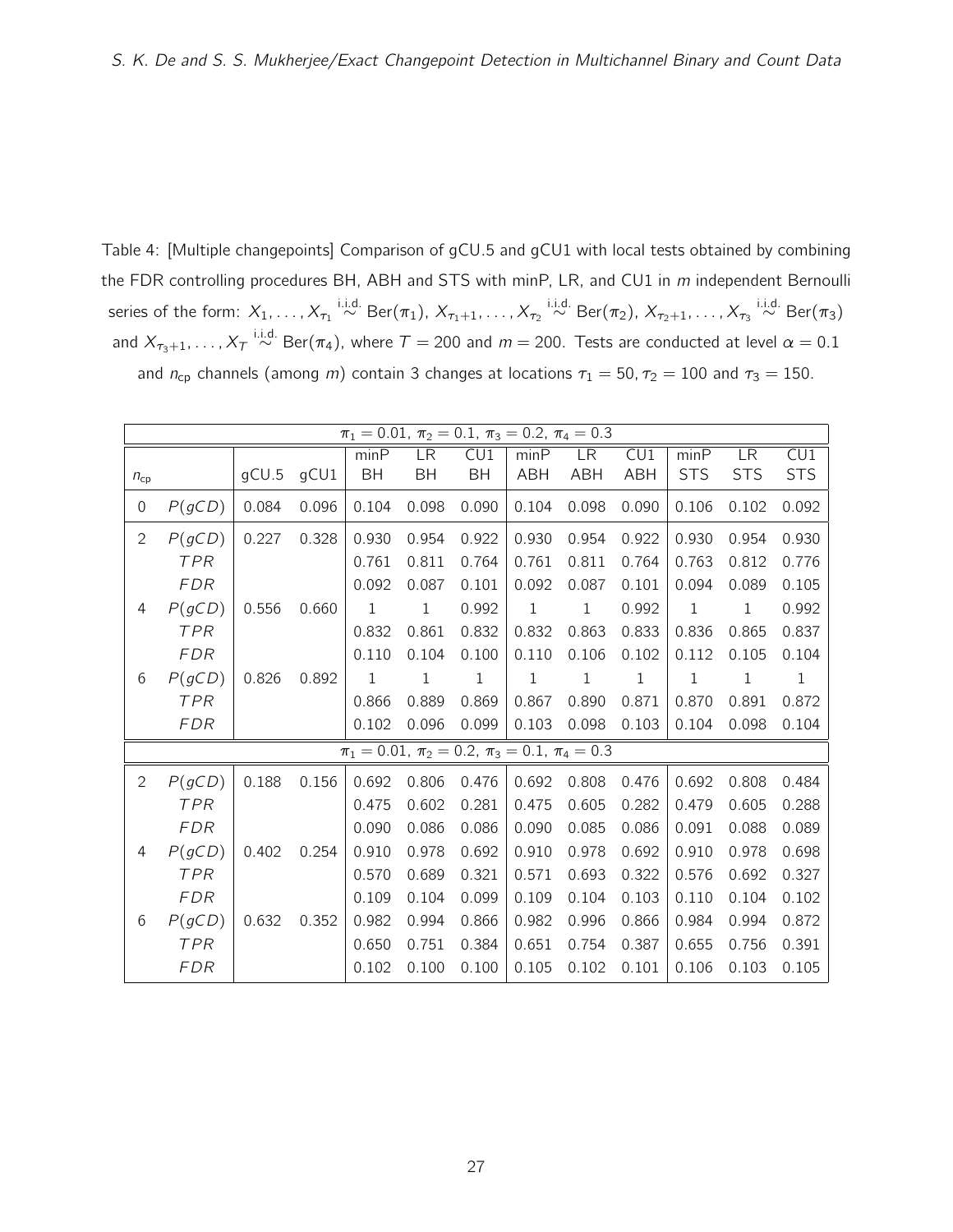<span id="page-27-0"></span>Table 5: Comparison of gCU.5 and gCU1 with local tests obtained by combining the FDR controlling procedures BH, ABH and STS with minP, LR, and CU1 in m independent Poisson series of the form:  $X_1,\ldots,X_\tau \stackrel{\text{i.i.d.}}{\sim} \text{Pois}(\lambda_1),\ X_{\tau+1},\ldots,X_\tau \stackrel{\text{i.i.d.}}{\sim} \text{Pois}(\lambda_2).$  Tests are conducted at level  $\alpha=0.1$  and  $n_\text{cp}$ channels (among  $m$ ) contain a change at  $\tau$ .

| $m = 1000$ , $T = 50$ , $\tau = 25$ , $\lambda_1 = 0.15$ , $\lambda_2 = 0.75$ |            |       |       |       |       |       |       |                                                                              |            |            |            |            |
|-------------------------------------------------------------------------------|------------|-------|-------|-------|-------|-------|-------|------------------------------------------------------------------------------|------------|------------|------------|------------|
|                                                                               |            |       |       | minP  | LR    | CU1   | minP  | LR <sup></sup>                                                               | CU1        | minP       | LR         | CU1        |
| $n_{cp}$                                                                      |            | gCU.5 | gCU1  | BH    | BH    | BH    | ABH   | <b>ABH</b>                                                                   | <b>ABH</b> | <b>STS</b> | <b>STS</b> | <b>STS</b> |
| 0                                                                             | P(gCD)     | 0.095 | 0.115 | 0.11  | 0.115 | 0.135 | 0.11  | 0.115                                                                        | 0.135      | 0.11       | 0.115      | 0.135      |
| 10                                                                            | P(gCD)     | 0.225 | 0.325 | 0.830 | 0.900 | 0.890 | 0.830 | 0.900                                                                        | 0.890      | 0.835      | 0.900      | 0.890      |
|                                                                               | TPR        |       |       | 0.197 | 0.242 | 0.283 | 0.197 | 0.242                                                                        | 0.283      | 0.199      | 0.242      | 0.283      |
|                                                                               | <b>FDR</b> |       |       | 0.113 | 0.102 | 0.099 | 0.113 | 0.102                                                                        | 0.099      | 0.114      | 0.102      | 0.099      |
| 20                                                                            | P(gCD)     | 0.395 | 0.670 | 0.980 | 0.985 | 0.995 | 0.980 | 0.985                                                                        | 0.995      | 0.980      | 0.985      | 0.995      |
|                                                                               | TPR        |       |       | 0.260 | 0.277 | 0.350 | 0.261 | 0.277                                                                        | 0.350      | 0.262      | 0.278      | 0.352      |
|                                                                               | <b>FDR</b> |       |       | 0.095 | 0.101 | 0.098 | 0.095 | 0.101                                                                        | 0.098      | 0.095      | 0.101      | 0.099      |
| 30                                                                            | P(gCD)     | 0.655 | 0.905 | 0.995 | 0.995 | 0.995 | 0.995 | 0.9995                                                                       | 0.995      | 0.995      | 0.9995     | 0.995      |
|                                                                               | TPR        |       |       | 0.298 | 0.320 | 0.400 | 0.298 | 0.321                                                                        | 0.401      | 0.303      | 0.322      | 0.402      |
|                                                                               | <b>FDR</b> |       |       | 0.085 | 0.095 | 0.093 | 0.086 | 0.095                                                                        | 0.094      | 0.091      | 0.099      | 0.095      |
|                                                                               |            |       |       |       |       |       |       | $m = 1000, T = 50, \tau = 40, \lambda_1 = 0.15, \lambda_2 = 0.75$            |            |            |            |            |
| 10                                                                            | P(gCD)     | 0.175 | 0.125 | 0.710 | 0.635 | 0.695 | 0.710 | 0.635                                                                        | 0.695      | 0.710      | 0.635      | 0.700      |
|                                                                               | TPR        |       |       | 0.147 | 0.113 | 0.132 | 0.147 | 0.113                                                                        | 0.132      | 0.147      | 0.113      | 0.134      |
|                                                                               | <b>FDR</b> |       |       | 0.100 | 0.117 | 0.113 | 0.100 | 0.117                                                                        | 0.113      | 0.100      | 0.117      | 0.113      |
| 20                                                                            | P(gCD)     | 0.250 | 0.165 | 0.920 | 0.900 | 0.920 | 0.920 | 0.900                                                                        | 0.920      | 0.920      | 0.900      | 0.920      |
|                                                                               | TPR        |       |       | 0.192 | 0.158 | 0.173 | 0.192 | 0.158                                                                        | 0.173      | 0.193      | 0.158      | 0.173      |
|                                                                               | <b>FDR</b> |       |       | 0.078 | 0.090 | 0.095 | 0.080 | 0.090                                                                        | 0.095      | 0.080      | 0.090      | 0.095      |
| 30                                                                            | P(gCD)     | 0.425 | 0.220 | 0.995 | 0.980 | 0.980 | 0.995 | 0.980                                                                        | 0.980      | 0.995      | 0.980      | 0.980      |
|                                                                               | TPR        |       |       | 0.234 | 0.184 | 0.216 | 0.234 | 0.184                                                                        | 0.216      | 0.236      | 0.185      | 0.217      |
|                                                                               | <b>FDR</b> |       |       | 0.091 | 0.098 | 0.097 | 0.092 | 0.098                                                                        | 0.097      | 0.091      | 0.097      | 0.098      |
|                                                                               |            |       |       |       |       |       |       | $m = 200$ , $T = 50$ , $\tau = 25$ , $\lambda_1 = 0.25$ , $\lambda_2 = 0.75$ |            |            |            |            |
| $\boldsymbol{0}$                                                              | P(gCD)     | 0.070 | 0.120 | 0.100 | 0.100 | 0.100 | 0.100 | 0.100                                                                        | 0.100      | 0.100      | 0.100      | 0.100      |
| 5                                                                             | P(gCD)     | 0.150 | 0.250 | 0.420 | 0.460 | 0.540 | 0.420 | 0.460                                                                        | 0.540      | 0.430      | 0.460      | 0.540      |
|                                                                               | TPR        |       |       | 0.112 | 0.122 | 0.152 | 0.112 | 0.122                                                                        | 0.152      | 0.114      | 0.122      | 0.154      |
|                                                                               | <b>FDR</b> |       |       | 0.059 | 0.063 | 0.095 | 0.059 | 0.063                                                                        | 0.095      | 0.064      | 0.063      | 0.095      |
| 10                                                                            | P(gCD)     | 0.260 | 0.640 | 0.680 | 0.690 | 0.790 | 0.680 | 0.690                                                                        | 0.790      | 0.690      | 0.690      | 0.800      |
|                                                                               | TPR        |       |       | 0.133 | 0.148 | 0.198 | 0.133 | 0.149                                                                        | 0.199      | 0.140      | 0.150      | 0.206      |
|                                                                               | <b>FDR</b> |       |       | 0.092 | 0.100 | 0.094 | 0.092 | 0.095                                                                        | 0.096      | 0.099      | 0.100      | 0.106      |
| 20                                                                            | P(gCD)     | 0.780 | 0.940 | 0.940 | 0.940 | 0.980 | 0.940 | 0.940                                                                        | 0.980      | 0.940      | 0.940      | 0.980      |
|                                                                               | <b>TPR</b> |       |       | 0.187 | 0.190 | 0.261 | 0.189 | 0.192                                                                        | 0.270      | 0.196      | 0.196      | 0.276      |
|                                                                               | <b>FDR</b> |       |       | 0.107 | 0.105 | 0.097 | 0.109 | 0.106                                                                        | 0.101      | 0.119      | 0.112      | 0.102      |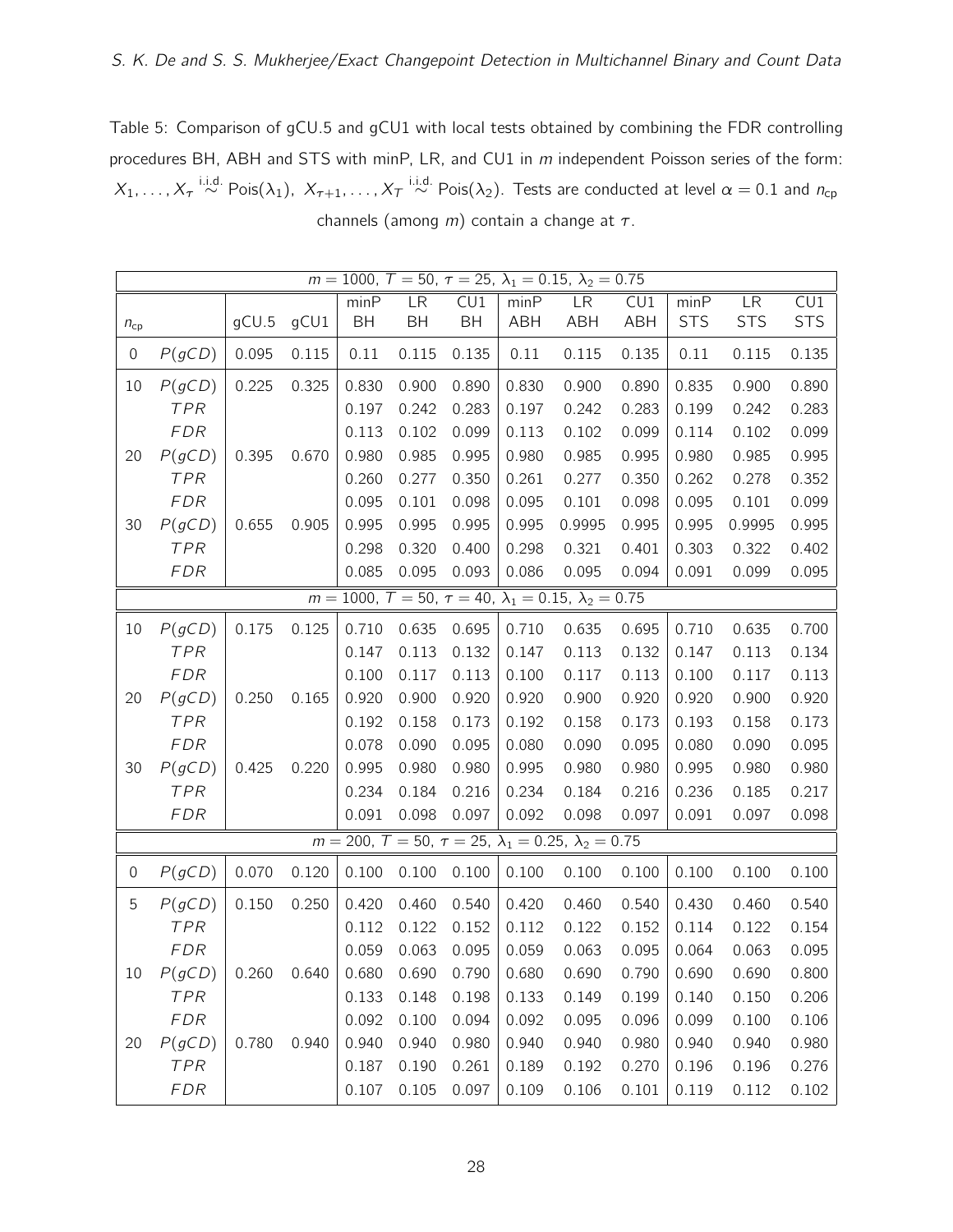Table 6: (Cont'd) Comparison of gCU.5 and gCU1 with local tests obtained by combining the FDR controlling procedures BH, ABH and STS with minP, LR, and CU1 in m independent Poisson series of the form:  $X_1,\ldots,X_\tau \stackrel{\textup{i.i.d.}}{\sim}\textup{Pois}(\lambda_1),\ X_{\tau+1},\ldots,X_\tau \stackrel{\textup{i.i.d.}}{\sim}\textup{Pois}(\lambda_2).$  Tests are conducted at level  $\alpha=0.1$ and  $n_{cp}$  channels (among *m*) contain a change at  $\tau$ .

|                | $m = 200$ , $T = 50$ , $\tau = 40$ , $\lambda_1 = 0.25$ , $\lambda_2 = 0.75$ |       |       |       |       |                                                                             |       |           |                         |              |             |                         |  |
|----------------|------------------------------------------------------------------------------|-------|-------|-------|-------|-----------------------------------------------------------------------------|-------|-----------|-------------------------|--------------|-------------|-------------------------|--|
|                |                                                                              |       |       | minP  | LR    | $\overline{\text{CU1}}$                                                     | minP  | <b>LR</b> | $\overline{\text{CU1}}$ | minP         | LR          | $\overline{\text{CU1}}$ |  |
| $n_{cp}$       |                                                                              | gCU.5 | gCU1  | BH    | BH    | <b>BH</b>                                                                   | ABH   | ABH       | <b>ABH</b>              | <b>STS</b>   | <b>STS</b>  | <b>STS</b>              |  |
| 10             | P(gCD)                                                                       | 0.200 | 0.190 | 0.510 | 0.450 | 0.440                                                                       | 0.510 | 0.470     | 0.440                   | 0.520        | 0.460       | 0.450                   |  |
|                | TPR                                                                          |       |       | 0.082 | 0.063 | 0.067                                                                       | 0.082 | 0.065     | 0.067                   | 0.087        | 0.064       | 0.069                   |  |
|                | <b>FDR</b>                                                                   |       |       | 0.089 | 0.083 | 0.087                                                                       | 0.089 | 0.089     | 0.087                   | 0.096        | 0.089       | 0.097                   |  |
| 20             | P(gCD)                                                                       | 0.400 | 0.210 | 0.810 | 0.700 | 0.760                                                                       | 0.810 | 0.700     | 0.760                   | 0.820        | 0.710       | 0.790                   |  |
|                | TPR                                                                          |       |       | 0.128 | 0.094 | 0.101                                                                       | 0.133 | 0.096     | 0.103                   | 0.136        | 0.096       | 0.110                   |  |
|                | <b>FDR</b>                                                                   |       |       | 0.117 | 0.083 | 0.121                                                                       | 0.114 | 0.086     | 0.121                   | 0.122        | 0.087       | 0.131                   |  |
| 30             | P(gCD)                                                                       | 0.720 | 0.290 | 0.910 | 0.880 | 0.910                                                                       | 0.910 | 0.880     | 0.910                   | 0.920        | 0.880       | 0.920                   |  |
|                | TPR                                                                          |       |       | 0.147 | 0.109 | 0.123                                                                       | 0.151 | 0.111     | 0.124                   | 0.158        | 0.117       | 0.131                   |  |
|                | <b>FDR</b>                                                                   |       |       | 0.076 | 0.068 | 0.078                                                                       | 0.076 | 0.068     | 0.077                   | 0.082        | 0.079       | 0.087                   |  |
|                |                                                                              |       |       |       |       | $m = 1000$ , $T = 10$ , $\tau = 5$ , $\lambda_1 = 0.30$ , $\lambda_2 = 3.5$ |       |           |                         |              |             |                         |  |
| $\mathbf 0$    | P(gCD)                                                                       | 0.090 | 0.040 | 0.070 | 0.060 | 0.090                                                                       | 0.070 | 0.060     | 0.090                   | 0.070        | 0.060       | 0.090                   |  |
| $\overline{2}$ | P(gCD)                                                                       | 0.210 | 0.380 | 0.630 | 0.600 | 0.630                                                                       | 0.630 | 0.600     | 0.630                   | 0.630        | 0.600       | 0.630                   |  |
|                | TPR                                                                          |       |       | 0.410 | 0.395 | 0.420                                                                       | 0.410 | 0.395     | 0.420                   | 0.410        | 0.395       | 0.420                   |  |
|                | <b>FDR</b>                                                                   |       |       | 0.047 | 0.032 | 0.071                                                                       | 0.047 | 0.032     | 0.071                   | 0.047        | 0.032       | 0.071                   |  |
| 4              | P(gCD)                                                                       | 0.450 | 0.700 | 0.800 | 0.780 | 0.820                                                                       | 0.800 | 0.780     | 0.820                   | 0.800        | 0.780       | 0.820                   |  |
|                | TPR                                                                          |       |       | 0.400 | 0.405 | 0.428                                                                       | 0.400 | 0.405     | 0.428                   | 0.400        | 0.405       | 0.428                   |  |
|                | <b>FDR</b>                                                                   |       |       | 0.049 | 0.038 | 0.045                                                                       | 0.049 | 0.038     | 0.045                   | 0.049        | 0.038       | 0.045                   |  |
| 10             | P(gCD)                                                                       | 0.940 | 0.990 | 0.990 | 0.980 | 0.990                                                                       | 0.990 | 0.980     | 0.990                   | 0.990        | 0.980       | 0.990                   |  |
|                | TPR                                                                          |       |       | 0.474 | 0.533 | 0.560                                                                       | 0.474 | 0.533     | 0.560                   | 0.474        | 0.533       | 0.560                   |  |
|                | <b>FDR</b>                                                                   |       |       | 0.078 | 0.040 | 0.077                                                                       | 0.078 | 0.040     | 0.077                   | 0.078        | 0.040       | 0.077                   |  |
|                |                                                                              |       |       |       |       | $m = 1000$ , $T = 10$ , $\tau = 7$ , $\lambda_1 = 0.30$ , $\lambda_2 = 3.5$ |       |           |                         |              |             |                         |  |
| 2              | P(gCD)                                                                       | 0.160 | 0.170 | 0.670 | 0.600 | 0.690                                                                       | 0.670 | 0.600     | 0.690                   | 0.670        | 0.600       | 0.690                   |  |
|                | TPR                                                                          |       |       | 0.440 | 0.370 | 0.475                                                                       | 0.440 | 0.370     | 0.475                   | 0.440        | 0.370       | 0.475                   |  |
|                | FDR                                                                          |       |       | 0.072 | 0.027 | 0.065                                                                       | 0.072 | 0.027     | 0.065                   | 0.072        | 0.027       | 0.065                   |  |
| 4              | P(gCD)                                                                       | 0.490 | 0.310 | 0.840 | 0.760 | 0.870                                                                       | 0.840 | 0.760     | 0.870                   | 0.840        | 0.760       | 0.870                   |  |
|                | TPR                                                                          |       |       | 0.463 | 0.375 | 0.515                                                                       | 0.463 | 0.375     | 0.515                   | 0.463        | 0.375       | 0.515                   |  |
|                | <b>FDR</b>                                                                   |       |       | 0.047 | 0.034 | 0.050                                                                       | 0.047 | 0.034     | 0.050                   | 0.047        | 0.034       | 0.050                   |  |
| 10             | P(gCD)                                                                       | 0.940 | 0.510 | $\,1$ | $\,1$ | $1\,$                                                                       | $\,1$ | $\,1\,$   | $\,1\,$                 | $\mathbf{1}$ | $\mathbf 1$ | $\mathbf{1}$            |  |
|                | TPR                                                                          |       |       | 0.557 | 0.511 | 0.603                                                                       | 0.557 | 0.511     | 0.603                   | 0.557        | 0.511       | 0.603                   |  |
|                | <b>FDR</b>                                                                   |       |       | 0.073 | 0.042 | 0.078                                                                       | 0.073 | 0.042     | 0.078                   | 0.073        | 0.042       | 0.078                   |  |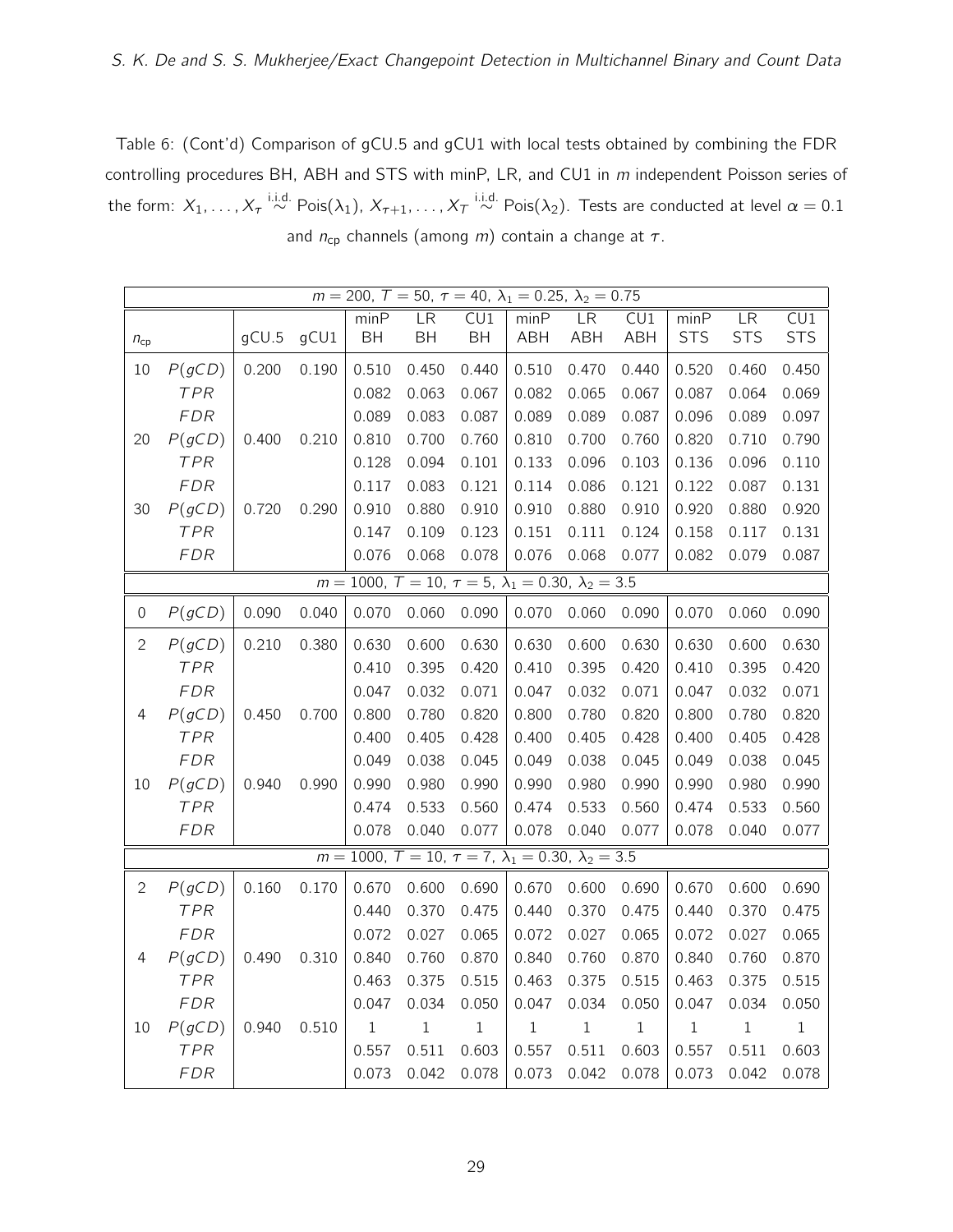<span id="page-29-0"></span>Table 7: (Cont'd) Comparison of gCU.5 and gCU1 with local tests obtained by combining the FDR controlling procedures BH, ABH and STS with minP, LR, and CU1 in m independent Poisson series of the form:  $X_1,\ldots,X_\tau \stackrel{\text{i.i.d.}}{\sim}\text{Pois}(\lambda_1),\ X_{\tau+1},\ldots,X_\tau \stackrel{\text{i.i.d.}}{\sim}\text{Pois}(\lambda_2).$  Tests are conducted at level  $\alpha=0.1$ and  $n_{cp}$  channels (among *m*) contain a change at  $\tau$ .

|                  | $m = 200$ , $T = 10$ , $\tau = 5$ , $\lambda_1 = 0.3$ , $\lambda_2 = 3$ |       |       |       |                                                                         |           |            |            |       |            |            |            |  |
|------------------|-------------------------------------------------------------------------|-------|-------|-------|-------------------------------------------------------------------------|-----------|------------|------------|-------|------------|------------|------------|--|
|                  |                                                                         |       |       | minP  | <b>LR</b>                                                               | CU1       | minP       | LR         | CU1   | minP       | <b>LR</b>  | CU1        |  |
| $n_{\rm cb}$     |                                                                         | qCU.5 | gCU1  | BH    | BH                                                                      | <b>BH</b> | <b>ABH</b> | <b>ABH</b> | ABH   | <b>STS</b> | <b>STS</b> | <b>STS</b> |  |
| $\boldsymbol{0}$ | P(gCD)                                                                  | 0.096 | 0.101 | 0.073 | 0.067                                                                   | 0.083     | 0.073      | 0.067      | 0.083 | 0.074      | 0.067      | 0.083      |  |
| $\mathbf 1$      | P(gCD)                                                                  | 0.140 | 0.220 | 0.340 | 0.410                                                                   | 0.380     | 0.340      | 0.410      | 0.380 | 0.340      | 0.410      | 0.380      |  |
|                  | <b>TPR</b>                                                              |       |       | 0.290 | 0.400                                                                   | 0.350     | 0.290      | 0.400      | 0.350 | 0.290      | 0.400      | 0.350      |  |
|                  | <b>FDR</b>                                                              |       |       | 0.088 | 0.037                                                                   | 0.055     | 0.088      | 0.037      | 0.055 | 0.088      | 0.037      | 0.055      |  |
| $\overline{2}$   | P(gCD)                                                                  | 0.360 | 0.500 | 0.520 | 0.590                                                                   | 0.580     | 0.520      | 0.590      | 0.580 | 0.520      | 0.590      | 0.580      |  |
|                  | TPR                                                                     |       |       | 0.325 | 0.370                                                                   | 0.360     | 0.325      | 0.370      | 0.360 | 0.330      | 0.370      | 0.360      |  |
|                  | <b>FDR</b>                                                              |       |       | 0.045 | 0.032                                                                   | 0.032     | 0.045      | 0.032      | 0.033 | 0.045      | 0.032      | 0.032      |  |
| 6                | P(gCD)                                                                  | 0.900 | 0.975 | 0.860 | 0.970                                                                   | 0.960     | 0.860      | 0.970      | 0.960 | 0.860      | 0.970      | 0.960      |  |
|                  | <b>TPR</b>                                                              |       |       | 0.407 | 0.492                                                                   | 0.473     | 0.407      | 0.500      | 0.473 | 0.407      | 0.492      | 0.473      |  |
|                  | <b>FDR</b>                                                              |       |       | 0.053 | 0.068                                                                   | 0.062     | 0.055      | 0.068      | 0.062 | 0.053      | 0.068      | 0.062      |  |
|                  |                                                                         |       |       |       | $m = 200$ , $T = 10$ , $\tau = 7$ , $\lambda_1 = 0.3$ , $\lambda_2 = 3$ |           |            |            |       |            |            |            |  |
| $\mathbf{1}$     | P(gCD)                                                                  | 0.110 | 0.120 | 0.440 | 0.430                                                                   | 0.480     | 0.440      | 0.430      | 0.480 | 0.440      | 0.430      | 0.480      |  |
|                  | <b>TPR</b>                                                              |       |       | 0.390 | 0.400                                                                   | 0.430     | 0.390      | 0.400      | 0.430 | 0.390      | 0.400      | 0.430      |  |
|                  | <b>FDR</b>                                                              |       |       | 0.103 | 0.052                                                                   | 0.070     | 0.103      | 0.052      | 0.070 | 0.103      | 0.052      | 0.070      |  |
| $\mathbf{2}$     | P(gCD)                                                                  | 0.350 | 0.210 | 0.590 | 0.540                                                                   | 0.710     | 0.590      | 0.540      | 0.710 | 0.590      | 0.540      | 0.710      |  |
|                  | <b>TPR</b>                                                              |       |       | 0.395 | 0.320                                                                   | 0.460     | 0.395      | 0.320      | 0.460 | 0.395      | 0.320      | 0.460      |  |
|                  | <b>FDR</b>                                                              |       |       | 0.068 | 0.033                                                                   | 0.042     | 0.068      | 0.033      | 0.043 | 0.068      | 0.033      | 0.042      |  |
| 6                | P(gCD)                                                                  | 0.760 | 0.570 | 0.950 | 0.960                                                                   | 0.980     | 0.950      | 0.960      | 0.980 | 0.950      | 0.960      | 0.980      |  |
|                  | <b>TPR</b>                                                              |       |       | 0.517 | 0.470                                                                   | 0.538     | 0.517      | 0.472      | 0.538 | 0.517      | 0.470      | 0.538      |  |
|                  | <b>FDR</b>                                                              |       |       | 0.061 | 0.067                                                                   | 0.067     | 0.061      | 0.069      | 0.067 | 0.061      | 0.067      | 0.067      |  |